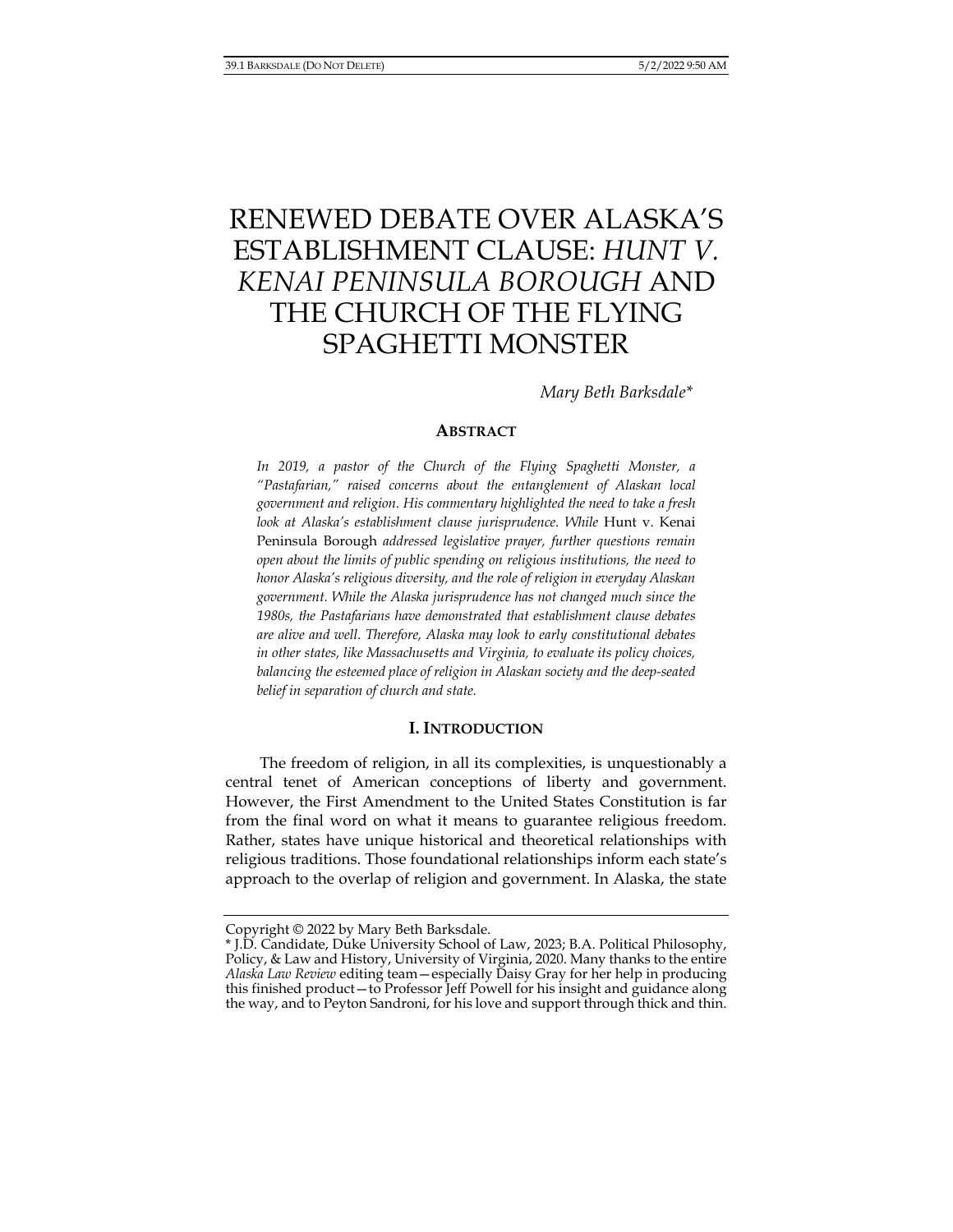constitution provides more stringent prohibitions on the overlap of church and state than the U.S. Constitution.1 While the text of article 1, section 4 of the Alaska Constitution nearly mirrors its federal counterpart, the Alaska courts have often interpreted the clause to protect more religious freedoms and restrict more government support of religious institutions.2

When the founding pastor of the First Lower Peninsula Congregation of Pastafarians gave the invocation at a Kenai Peninsula Borough Council meeting in 2019, establishment clause debates dating back to the Philadelphia Convention of 1787 reared their heads once again, this time in Alaska.3 This Comment will discuss the development of Alaska's establishment clause jurisprudence, tracing arguments from the United States' early constitutional history to modern-day Alaska and the Church of the Flying Spaghetti Monster. The Pastafarians make one thing clear: the threat of religious influence in the halls of government will be taken seriously in Alaska, and even minor infractions will continue to be cause for debate, demonstration, and disappointment. In choosing their establishment policies, Alaskan local governments should therefore take note of these sarcastic dissenters' points and look to the examples of early constitutional debate to develop tailored solutions for the Last Frontier.

Alaska's state and local establishment policies moving forward will largely fall into two buckets. The first includes those policies emphasizing the cultural value of religious diversity and carving out a place for religion alongside government. The second contains policies emphasizing the potential for undue influence (either of religion on government or vice versa) and adhering to a strict separation of government and religious functions. These policy choices are far from novel—other states have long histories concerning the intermingling of religion and government.<sup>4</sup> Massachusetts and Virginia, for example, both engaged in vigorous establishment clause debates in the first few decades after the American

 <sup>1.</sup> *See, e.g.*, Sheldon Jackson College v. State, 599 P.2d 127, 129 (Alaska 1979) (creating a new test for unique establishment-related provisions of the Alaska Constitution).

 <sup>2.</sup> *Compare id.* (establishing a four-part test for aid to private institutions in Alaska), *with* Mitchell v. Helms, 530 U.S. 793, 835–36 (2000) (holding that direct aid to religious schools for secular good was constitutional).

 <sup>3.</sup> Hannah Natanson, *A Pastafarian Opened a Council Meeting Wearing a Spaghetti Strainer. He Says It's About Separation of Church and State*, WASH. POST (Sept. 19, 2019),

https://www.washingtonpost.com/nation/2019/09/20/pastafarian-openedcouncil-meeting-wearing-spaghetti-strainer-he-says-its-about-separationchurch-state/.

 <sup>4.</sup> *See infra* Part IV.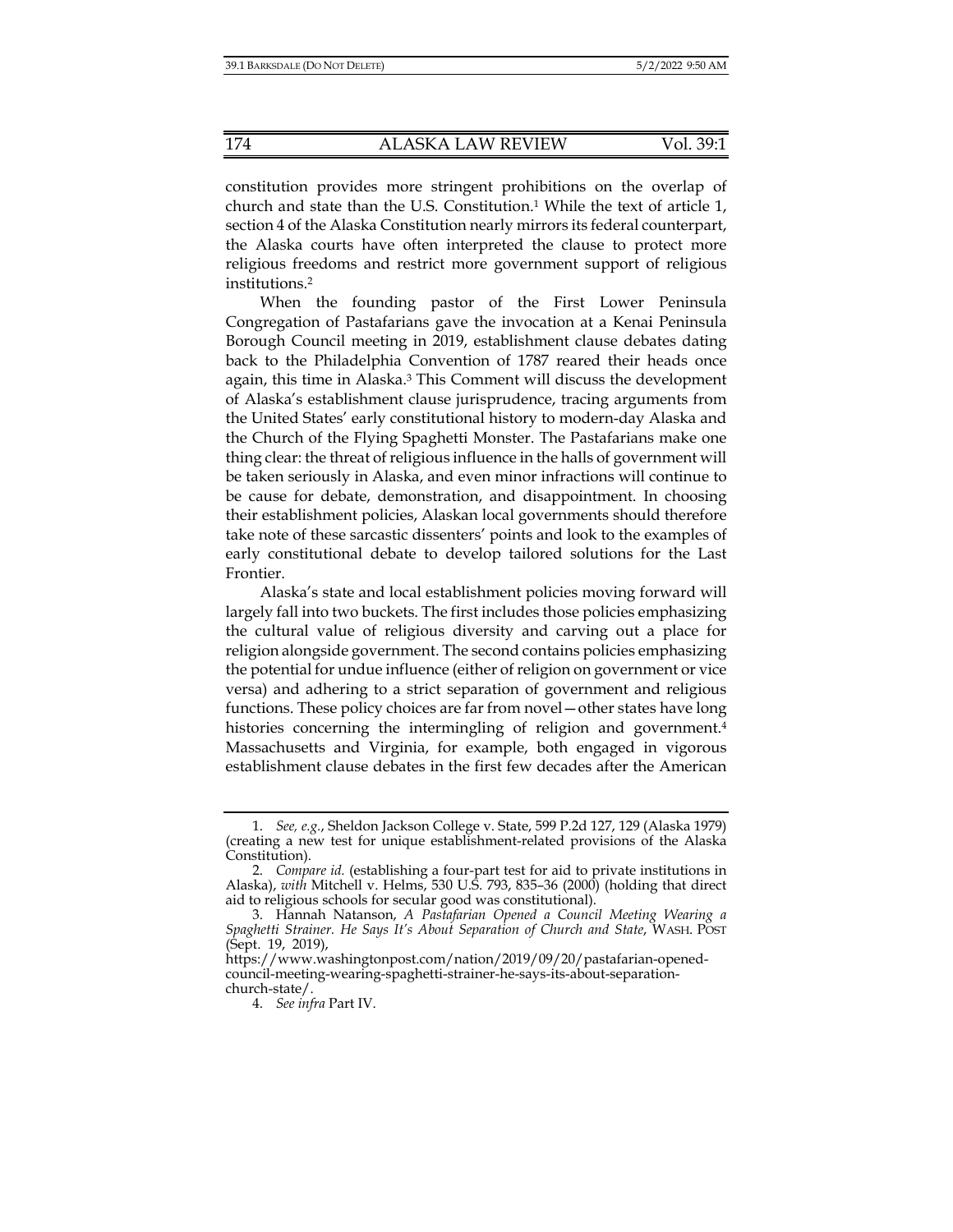Revolution, and their case law traces the states' different cultural views of religion.5

For Alaska, the choice may be even more poignant than in other states. On the one hand, the Last Frontier boasts incredible religious diversity, contributing to cultural roots across the state.6 On the other, the recent debate raised by Barrett Fletcher, the founding pastor of the First Lower Peninsula Congregation of Pastafarians, highlights the state's fiercely independent ethos, unfriendly to the suggestion that any favoritism would be permissible.7

This Comment argues that the Pastafarians are right to highlight the potential dangers of minor intrusions of religion on government and attempts to predict the direction Alaska will take. First, Part II details recent events that shed new light on the role of religion in local and state government in Alaska. Next, Part III reviews the (somewhat scarce) jurisprudence on the state establishment clause leading up to the current debate. Then, Part IV contextualizes the Alaskan law in light of the early constitutional debates. Lastly, Part V argues that, at least in the state of Alaska, the Pastafarians have the upper hand in the long-standing establishment debate.

# **II. SETTING THE SCENE: THE CURRENT STATE OF THE ALASKA ESTABLISHMENT CLAUSE**

The Alaska Constitution reads, "[n]o law shall be made respecting the establishment of religion, or prohibiting the free exercise thereof."8 But much like the First Amendment to the U.S. Constitution, the metes and bounds of "establishment" remain an open debate in Alaskan courts, town meetings, and popular discourse.<sup>9</sup> Just in the last five years,

 <sup>5.</sup> *Id.*

 <sup>6.</sup> For example, Anchorage boasts a wide variety of Christian denominations, including those that have incorporated Alaska Native religions; Jewish congregations; Islamic citizens; a Hindu temple; a hospital that incorporates Alaska Native healing practices; the Ba'hai National Office; and intermittent Buddhist and Sikh communities. *See* Regina A. Boisclair, *The Spiritual Profile of Greater Anchorage*, ALASKA PAC. UNIV., Nov. 2008, at 1, 2; *see also*, Angayuqap Oscar Kawagley, *An Alaska Native's Theory on Events Leading to Spiritual Loss of Life*, ALASKA NATIVE KNOWLEDGE NETWORK, http://ankn.uaf.edu/Curriculum/Articles/OscarKawagley/AKNativeTheory.h tml (last visited Mar. 29, 2022) (discussing the impact of outside influences on Native religions in Alaska).

 <sup>7.</sup> *See* Natanson, *supra* note 3 (detailing the debate over the Kenai Peninsula Borough Assembly's use of religious invocations to begin meetings).

 <sup>8.</sup> ALASKA CONST. art. I, § 4.

 <sup>9.</sup> *See* Natanson, *supra* note 3 (detailing the debate over the Kenai Peninsula Borough Assembly's use of religious invocations to begin meetings).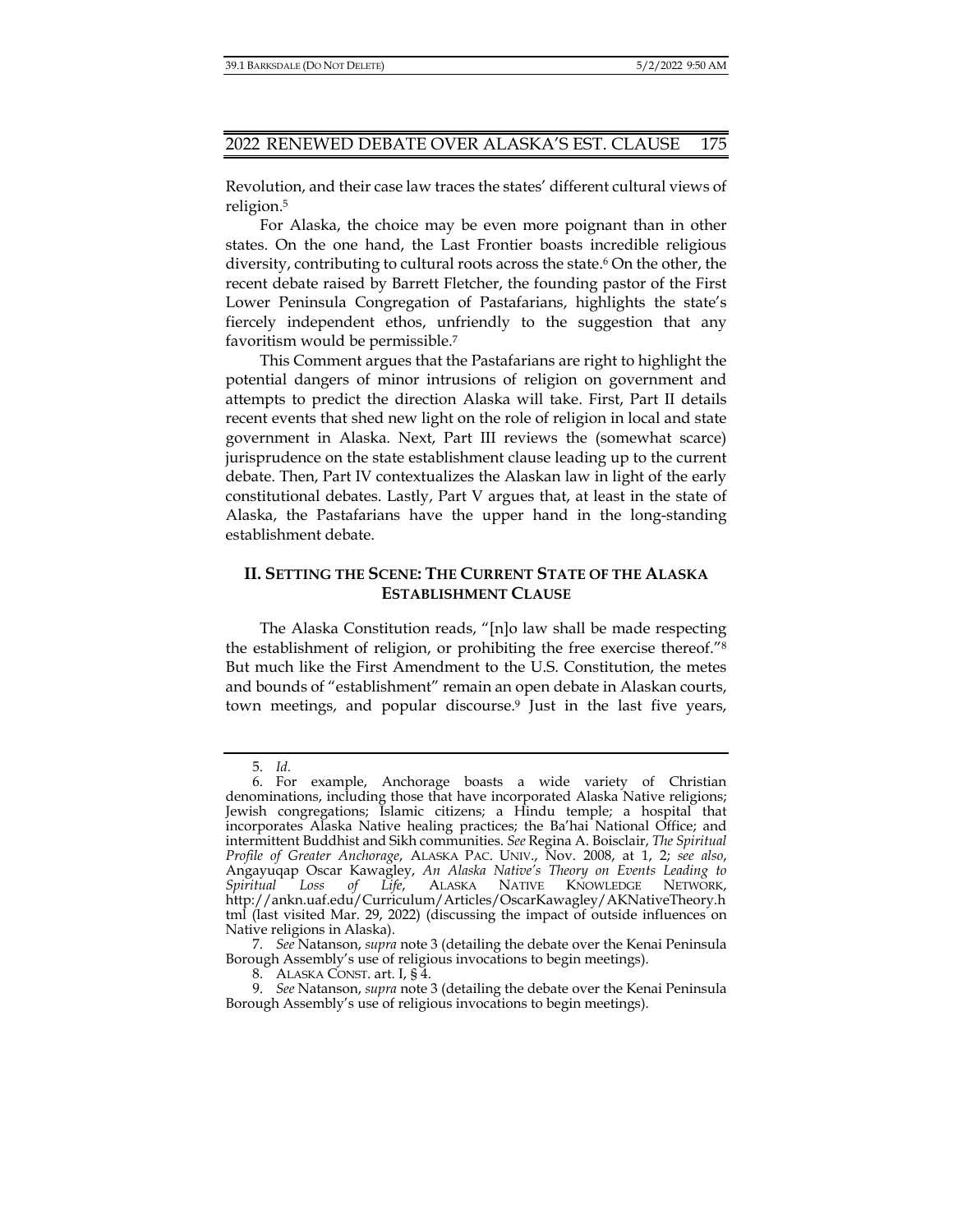concerned citizens and local governments have asked the state courts to weigh in on what "counts" as the establishment of religion:10 is it the preference for one religion, or set of religions, over another? Or is it the intertwining of government and religion in any degree?11 Moreover, is there reason to think that one reading of the state establishment clause lends itself to better *policy-making* than the other? If a certain reading leads to better policy, what priorities should govern the policy choices between protecting religion and preventing favoritism?

Among the considerations Alaskans face are the importance of religion to the state's cultural diversity and the threat of undue influence on the government if religion takes an elevated position.12 These potentially warring priorities underlie the factual and legal scenes, giving rise to the live debate sparked by the Pastafarians and calling on Alaska to revisit establishment clause jurisprudence that has remained largely unchanged since the 1980s.

In *Hunt v. Kenai Peninsula Borough*, the Superior Court<sup>13</sup> at Anchorage relied on U.S. Supreme Court precedents<sup>14</sup> to find that demonstrating preference for one religion over another violates the establishment clause.15 There, the court reviewed a challenge to the Kenai Peninsula Borough Assembly's invocation policy adopted in reaction to controversial invocations at town council meetings, including one that ended with the words "Hail Satan."16 The policy required that the invocation speaker be an "authorized leader" of a religious association "with an established presence in the Kenai Peninsula Borough" or a

https://www.acluak.org/sites/default/files/3an-16-10652ci.pdf.

16. *Id.* at 3.

 <sup>10.</sup> *See id.* (discussing the litigation arising over policies constraining religious invocations).

 <sup>11.</sup> Hunt v. Kenai Borough Peninsula, No. 3AN-16-10652 CI, at 3 (Alaska Super. Ct. Oct. 9, 2018) (on file with Alaska ACLU),

 <sup>12.</sup> *See* Natanson, *supra* note 3 (detailing the Pastafarian position that religious practices like legislative prayer could threaten diversity of ideas. The Pastafarians argue that the invocation of religion at the opening of a government meetings creates this threat by showing favoritism to a certain religion and alienating non-religious individuals.).

 <sup>13.</sup> The Alaska Superior Courts are trial courts of general jurisdiction. *Court System Information*, ALASKA CT. SYS.,

http://www.courts.alaska.gov/main/ctinfo.htm#superior (last visited Apr. 16, 2022).

 <sup>14.</sup> *Hunt*, No. 3AN-16-10652 CI, at 9–14 (first citing Marsh v. Chambers, 463 US 783 (1983); and then Town of Greece v. Galloway, 134 S. Ct. 1811 (2014)). While these precedents focus narrowly on the question of legislative prayer, Alaskan precedents construing the state establishment clause in other contexts are also worth considering. *See* Steven Keith Green, Note, *Freedom of Religion in Alaska: Interpreting the Alaska Constitution*, 5 ALASKA L.REV. 237 (1988)(reviewing religious freedom caselaw in Alaska).

 <sup>15.</sup> *See Hunt*, No. 3AN-16-10652 CI, at 2.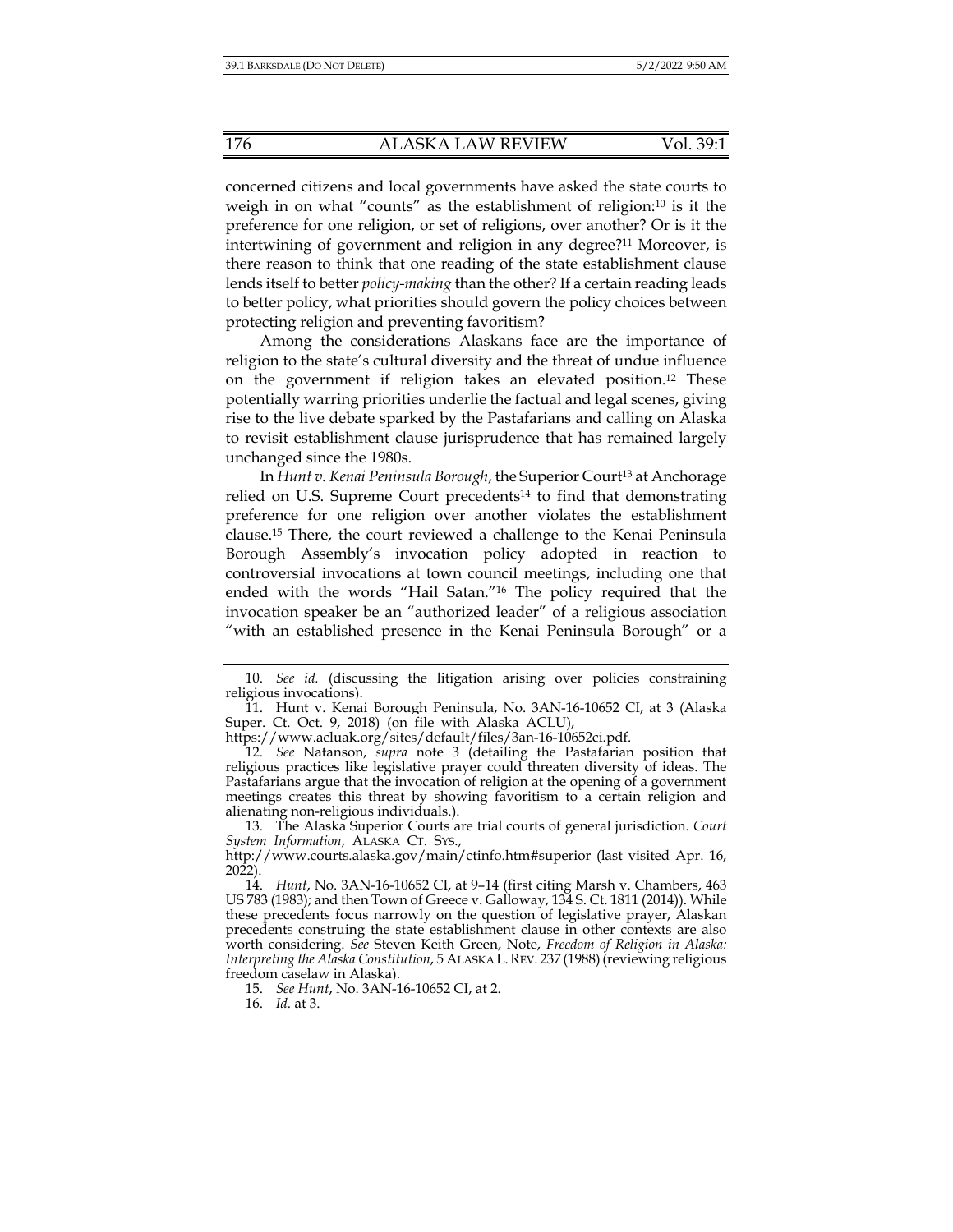chaplain serving at one of the "fire departments, law enforcement agencies, hospitals, or other similar organizations in the borough."17 The policy denied individuals not qualifying under those standards the opportunity to give the town meeting invocation.18 The court found that, despite the history of legislative prayer in Alaska and across the United States, the invocation policy violated the establishment clause by excluding minority faiths from the invocation practice.19 The court took a firm stance, stating that the establishment clause "not only prohibit[s] the establishment of a state religion, it prohibits laws that act as a step towards the establishment of a state religion."20

However, the court's decision failed to fully answer whether the establishment clause requires that *non-religious* individuals be given equal opportunity to offer the invocation.21 Unfortunately for non-believers, the court only specified that the invocation tradition was intended to promote unity, so that "people of many faiths [or beliefs] may be united in a community of tolerance and devotion."22 For some, that line simply was not strong enough.

In September 2019, Barrett Fletcher raised the establishment issue once again in Kenai Peninsula Borough.23 Fletcher, wearing a colander as a hat, opened the town meeting by invoking "the true inebriated creator of the universe, . . . the Great Flying Spaghetti Monster."24 Meeting attendees chuckled; one turned his back.25 In his invocation, Fletcher noted that "a few of the Assembly members seem to feel that they can't do [the Assembly's work] without being overseen by a higher authority."26 He offered the Flying Spaghetti Monster, the Pastafarian god, as that authority.27 Fletcher ended his invocation with a resounding, "Ramen," and returned to his seat, colander still in place atop his head.<sup>28</sup>

While Fletcher claimed to be "there to defend the First Amendment,"

24. *Id.* 

26. *Id.*

 <sup>17.</sup> *Id.* at 4.

 <sup>18.</sup> *Id.* at 16.

 <sup>19.</sup> *Id.* at 16–17.

<sup>20</sup>*. Id.* at 7.

 <sup>21.</sup> Charles Truslow & Craig Jones, Comment, Hunt v. Kenai Peninsula Borough*: The Search for Clarity in Legislative Prayer Speaker Selection*, 36 ALASKA L. REV. 119, 129 (2019).

 <sup>22.</sup> *Hunt*, No. 3AN-16-10652 CI at 17.

 <sup>23.</sup> *See* Natanson, *supra* note 3 ("Fletcher's delivery of the Pastafarian invocation Tuesday marked the culmination of a years-long legal battle over the Kenai Peninsula Borough Assembly's habit of holding religious invocations before its meetings.").

 <sup>25.</sup> *Id.*

 <sup>27.</sup> *Id.*

 <sup>28.</sup> *Id.*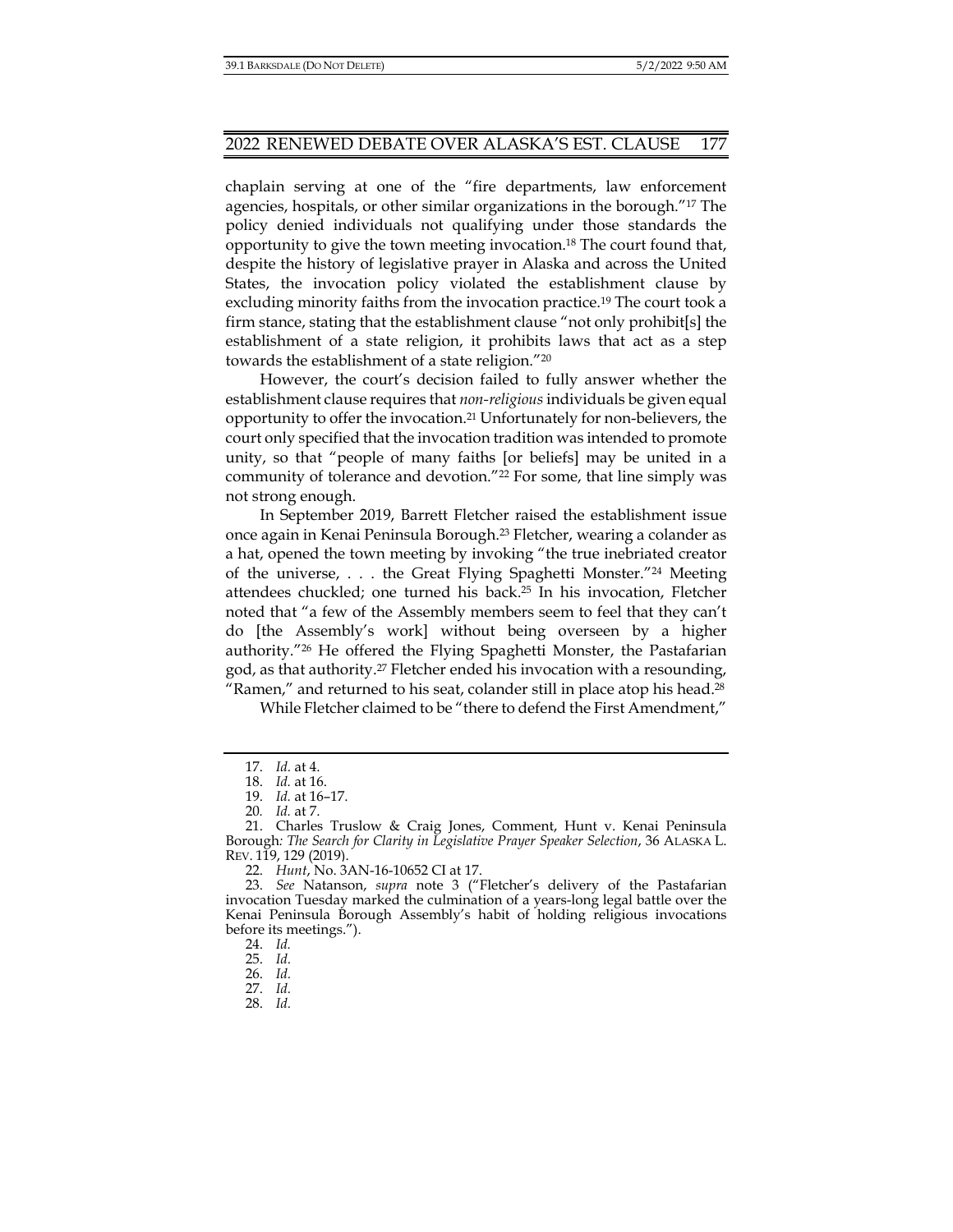his prayer raises perhaps more interesting questions about the *state* establishment clause and the role of religion in state and local government.29 According to Zeba Huq, a Stanford Law School lecturer, the Alaska Superior Court's decision in *Hunt* reflects a position that allows some "mix[ing] of religion with government––as long as all religions are treated equally."30 But Pastafarianism's founding explicitly rejects the mixing of religion and government, as the Church was created to mock organized belief and highlight establishment problems.31 Fletcher himself founded the First Lower Peninsula Congregation of Pastafarians in response to the Borough's invocation policy.32 Rather than supporting the Superior Court's vision of a tolerant community, Fletcher's church would eliminate the invocation practice altogether.33 His stance thus begs the question for the small Alaskan town, and for the state as a whole: what *should* the establishment clause require?

In short, despite the Superior Court's 2018 holding, the establishment debate remains alive and well in Alaska.34 The Pastafarians represent one side of the debate, aligning themselves with the view that "no law . . . respecting the establishment of religion" really means *no* law.35 The Pastafarians, in other words, argue for strict separation, preventing the government from considering religion and religion from influencing the government. The underlying concern for the Pastafarians is that government support of religious institutions alienates nonreligious individuals and demonstrates a preference for established or recognized religions.36 On the other side, concerns for Alaska's religious and cultural diversity call for the state to support religion generally, giving it legitimacy through practices like legislative prayer.37 More than seventeen defined faiths are represented in Alaska, including those unique to Alaska Natives, and those faiths contribute to the sociocultural landscape that makes Alaska unique.<sup>38</sup> At least for now, however, there

 <sup>29.</sup> *Id.* 

 <sup>30.</sup> *Id.* (quoting Zeba Huq on the meaning of *Hunt v. Kenai Borough Peninsula*, No. 3AN-16-10652 CI (Alaska Super. Ct. Oct. 9, 2018) (on file with Alaska ACLU), https://www.acluak.org/sites/default/files/3an-16-10652ci.pdf.).

 <sup>31.</sup> Pat Bauer, *Flying Spaghetti Monster: Deity of Pastafarian Social Movement*, BRITANNICA (Jan. 31, 2018), https://www.britannica.com/topic/Flying-Spaghetti-Monster.

 <sup>32.</sup> Natanson, *supra* note 3.

 <sup>33.</sup> *See id*. (explaining Fletcher's offense at "having God associated with [his] local politics").

 <sup>34.</sup> Truslow & Jones, *supra* note 21.

 <sup>35.</sup> Bauer, *supra* note 31.

 <sup>36.</sup> *See id.*

 <sup>37.</sup> Natanson, *supra* note 3.

 <sup>38.</sup> *See, e.g.*, Kawagley, *supra* note 6 (discussing the impact of outside influences on Native religions in Alaska).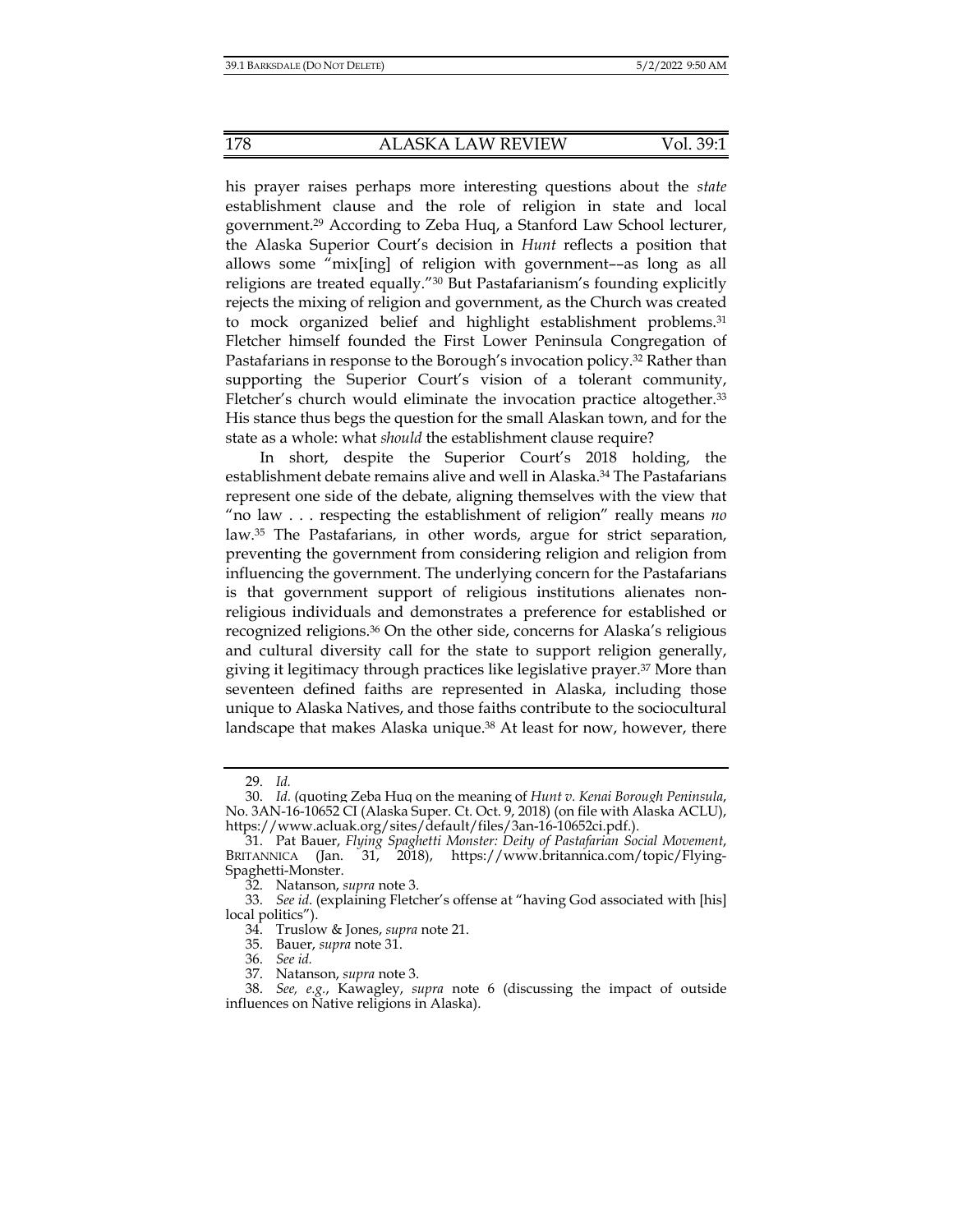appears to be little consensus on the best course of action for the state.

## **III. INTERPRETATIVE HISTORY OF ALASKA'S ESTABLISHMENT CLAUSE**

The Alaska Constitution contains three relevant sections that define, limit, and contextualize the establishment of religion in the state. First, the establishment clause itself appears in article I, section 4, reading, "[n]o law shall be made respecting the establishment of religion, or prohibiting the free exercise thereof."39 Next, article VII, section 1 imposes further limits on the role of religion in municipal capacities, stating that, "[s]chools and institutions so established [by general law] shall be free from sectarian control. No money shall be paid from public funds for the direct benefit of any religious or other private educational institution."40 Lastly, article IX, section 6 reads, "[n]o tax shall be levied, or appropriation of money made, or public property transferred, nor shall the public credit be used, except for a public purpose."41 On their face, these provisions seem to eliminate any room for the mixing of religion and government. However, the tradition of legislative prayer, the potentially broad meaning of public purpose, and the diversity of religious background in Alaska<sup>42</sup> all suggest that religion may still have an important place in the functions of Alaskan government.

Three sources give particularly good insight into the state of the Alaskan establishment clause jurisprudence before the *Hunt* decision. First, Steven Keith Green's note, *Freedom of Religion in Alaska: Interpreting the Alaska Constitution*, provides an overview of Alaska's religion clauses generally, summarizing holdings and implications that remain substantively similar today:<sup>43</sup> outside of the realm of legislative prayer addressed in *Hunt*, there has been little to no movement in the courts on Alaska's establishment clause despite the changing religious landscape.<sup>44</sup> Second and third, *Boujour v. Boujour*45 and *Sheldon Jackson College v. State*<sup>46</sup> form the basis of Alaska's establishment clause caselaw, laying the foundation for today's debates.

 <sup>39.</sup> ALASKA CONST. art. I, § 4.

 <sup>40.</sup> *Id*. art. VII, § 1.

 <sup>41.</sup> *Id*. art. IX, § 6.

 <sup>42.</sup> *Adults in Alaska: Religious Composition of Adults in Alaska*, PEW RSCH. CTR., https://www.pewforum.org/religious-landscape-study/state/alaska/ (last visited Mar. 29, 2022).

 <sup>43.</sup> Green, *supra* note 14.

 <sup>44.</sup> Natanson, *supra* note 3.

 <sup>45. 592</sup> P.2d 1233 (Alaska 1979).

 <sup>46. 599</sup> P.2d 127 (Alaska 1979).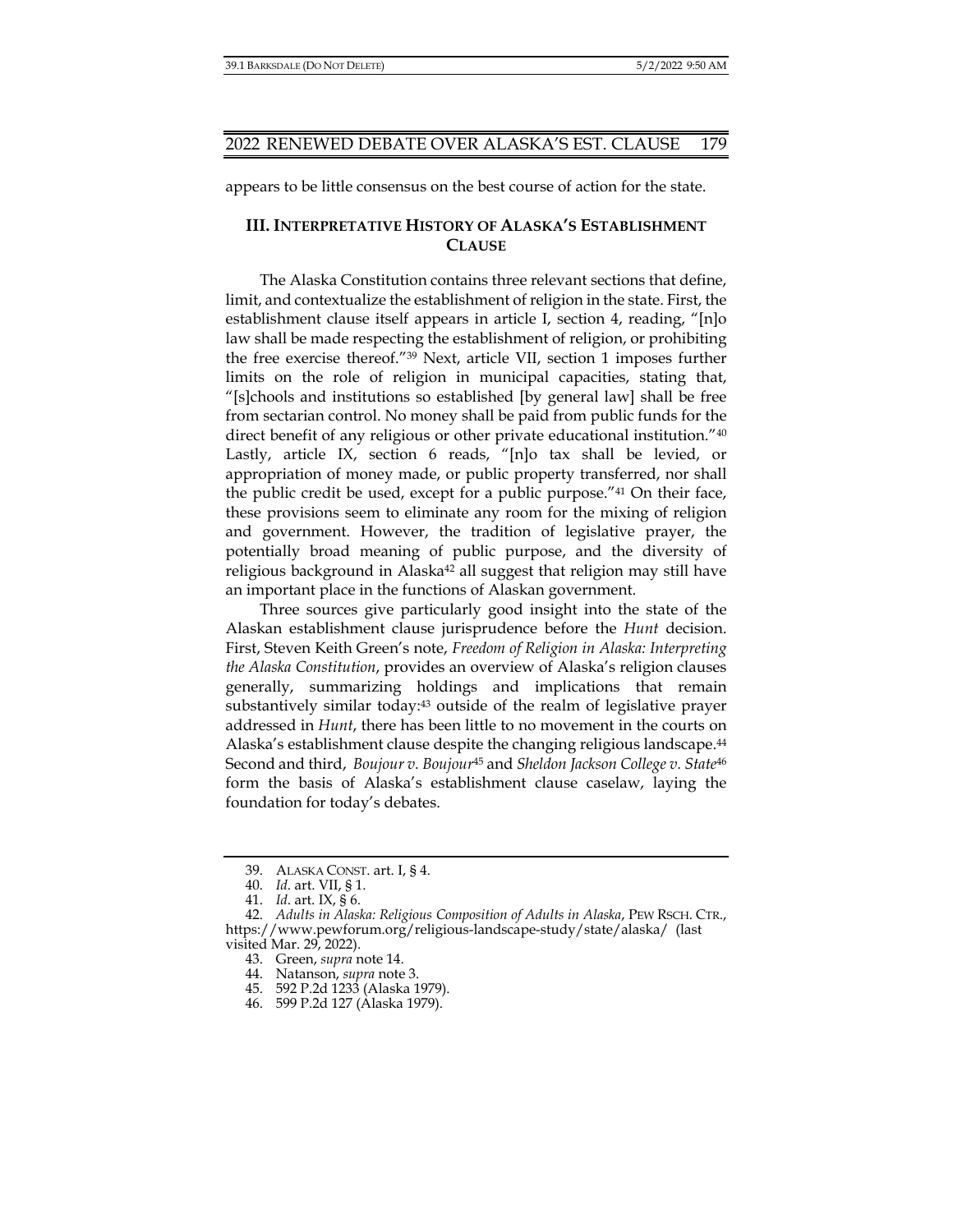## **A. Green's** *Freedom of Religion in Alaska: Interpreting the Alaska Constitution*

Steven Keith Green's 1988 note provides a helpful overview of the Alaskan religion clauses.47 He argues that, "[g]enerally speaking, the Alaska Constitution provides a high degree of protection for the practice of religious beliefs."48 In introducing the establishment clause cases specifically, Green notes that the three constitutional provisions listed above combine to create a presumption that no public funds can be used for any religious purpose.49 However, the text of those clauses fail to present a clear picture of what "public purpose," "direct benefit," and even "establishment" entail.<sup>50</sup> As test cases arose quickly to challenge everything from hospital funding to personal religious preference, Alaska's early caselaw began to clarify these points.<sup>51</sup>

Green first details the most important state court decisions addressing freedom of religion.52 Those cases range in subject from school buses for non-public schools, to leases for parochially-funded hospital buildings, to tuition assistance programs for higher education, to custody disputes considering the child's religious needs.<sup>53</sup> Green helpfully pulls rules from each case. From one, he reports that the Alaska court rejected the federal caselaw on provision of secular goods to religious schools, holding instead that such general assistance "did in fact 'aid, encourage, sustain and support' . . . parochial education."54 From another, he notes that the court reversed course, finding that a lease of a governmentowned hospital to a Catholic charity satisfied the public purpose clause's requirements.55 Green then traces the development of the jurisprudence through *Sheldon Jackson College v. State*<sup>56</sup> and *Bonjour v. Bonjour*, 57 two influential decisions that will be discussed in detail below.58

After reviewing the cases, Green concludes that "it is clear that the court considers the establishment clause to prohibit more than the establishment of a state religion or discrimination among religious

 <sup>47.</sup> Green, *supra* note 14.

 <sup>48.</sup> *Id*. at 238.

 <sup>49.</sup> *Id.* at 239–41, 249–50.

 <sup>50.</sup> *See id.* at 250 (discussing the Alaska Supreme Court's difficulty interpreting "public purpose" and "direct benefit").

 <sup>51.</sup> *See id*. at 250–51 (reviewing early Alaska establishment clause caselaw).

 <sup>52.</sup> *See id.*

 <sup>53.</sup> *See id.* (detailing the Alaska Supreme Court's jurisprudence on the "public purpose" and "direct benefit" clauses).

 <sup>54.</sup> *Id*. at 250 (quoting Matthews v. Quinton, 362 P.2d 932, 941 (Alaska 1961)).

 <sup>55.</sup> *Id*. (discussing Lien v. City of Ketchikan, 383 P.2d 721 (Alaska 1963)).

 <sup>56. 599</sup> P.2d 127 (Alaska 1979).

 <sup>57. 592</sup> P.2d 1233 (Alaska 1979).

 <sup>58.</sup> *See infra* Section III.B*.*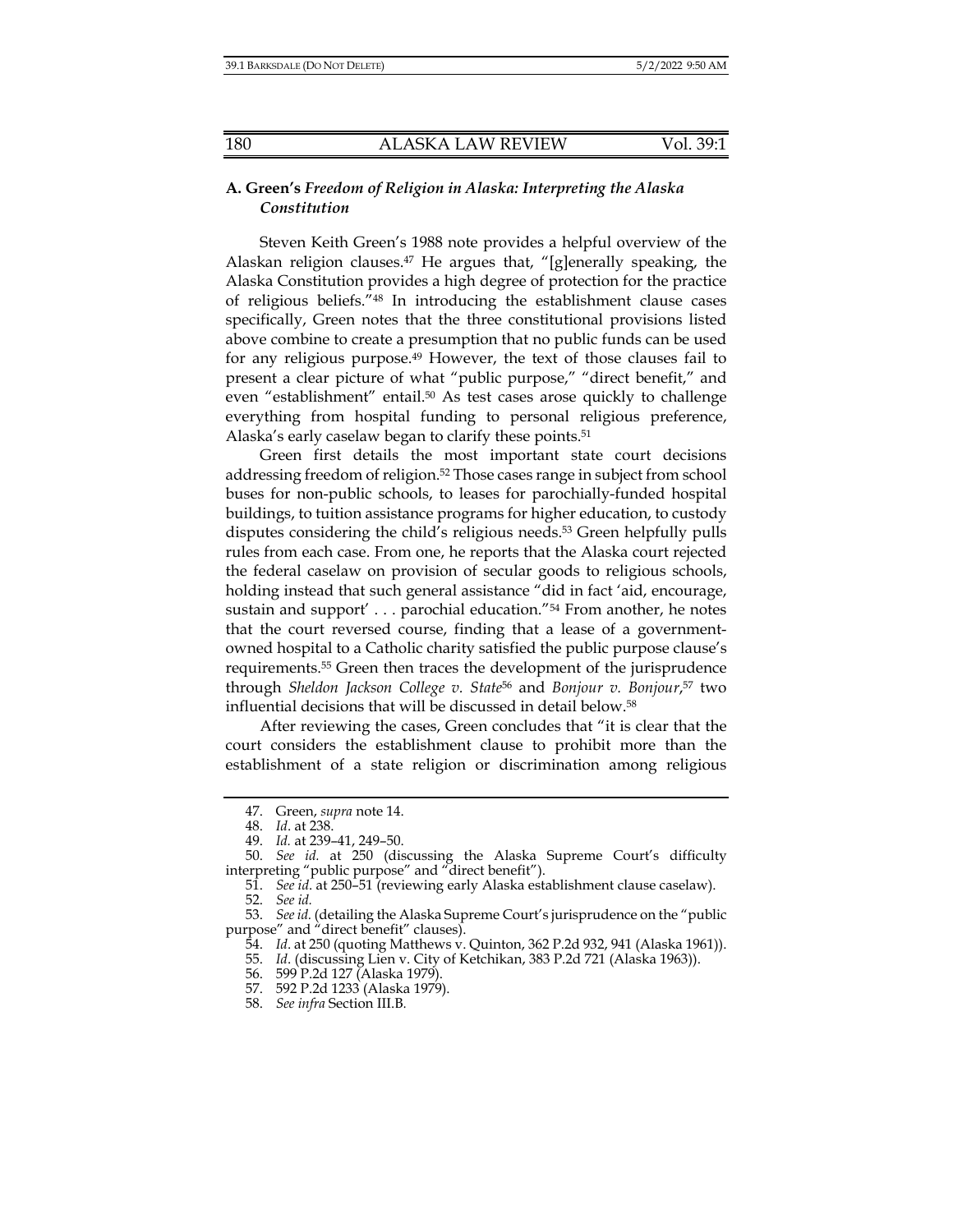sects."59 Rather, "the establishment clause stands independently as a barrier to government action which favors religion over non-religion."<sup>60</sup> Green finds the court's statement conclusive, leaving no room for "supporting or endorsing" religion generally or in government.<sup>61</sup> He professes that Alaska's jurisprudence "is what Thomas Jefferson intended," letting religion grow or recede on its own, neither influencing the government, nor being influenced by the government.62 In other words, Green would likely agree with the Pastafarians that Alaska should hold tightly to its strong establishment clause jurisprudence, limiting practices like the public funding of religious institutions and legislative prayer.

However, Green's review provides no concrete boundaries for the Alaskan establishment clause, and his conclusion does not address the remaining questions in interpreting the freedom of religion in Alaska: What is the relationship between the federal and state establishment clause doctrines?63 Where exactly is the line between public purpose funding and prohibited support for religion?<sup>64</sup> Moreover, and most importantly for today's debate, none of these cases address religious influences in state and local government, focusing instead on support and endorsement from government to religion. Should the establishment clause be read to prohibit any interweaving of religion and government, no matter which direction the influence flows?65 Specifically, what limits are there on local legislative prayer practices, and what do those limits mean for religious institutions to participate in government? So far, the Alaska Supreme Court has not answered these questions. While Green is probably right to conclude that the "separation of church and state [is] alive and well in Alaska," thirty years later, these unanswered questions deserve revisiting.<sup>66</sup>

#### **B. Caselaw:** *Bonjour***,** *Sheldon Jackson College***, and Other Cases**

Two cases from 1979 play pivotal roles in expounding the "No law"

 <sup>59.</sup> Green, *supra* note 14, at 259.

 <sup>60.</sup> *Id.* at 260 (quoting Bonjour v. Bonjour, 592 P.2d 1233, 1241 (Alaska 1979)).

 <sup>61.</sup> *Id.*

 <sup>62.</sup> *Id.* at 260–61.

 <sup>63.</sup> *See generally id*. (analyzing state caselaw alongside federal developments in establishment clause jurisprudence).

 <sup>64.</sup> *Compare* Matthews v. Quinton, 362 P.2d 932 (Alaska 1961) (holding that a statute permitting incidental benefits to nonpublic school students violates the public purpose provision), *with* Lien v. City of Ketchikan, 383 P.2d 721 (Alaska 1963) (holding that leasing a hospital built with federal, state, and local funds to a religious corporation did not violate the public purpose provision).

 <sup>65.</sup> *See* Green, *supra* note 14, at 249–61.

 <sup>66.</sup> *See id.* at 261.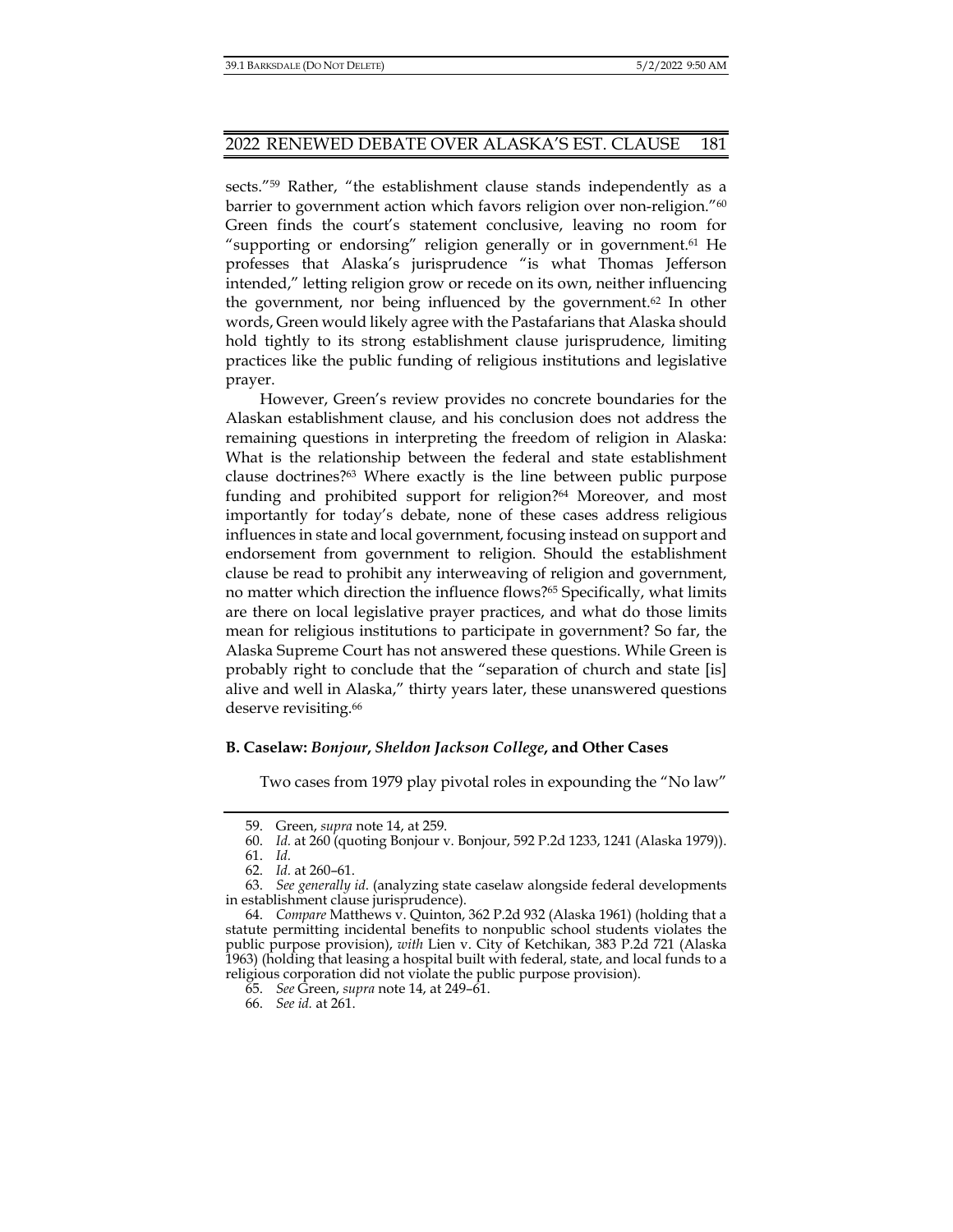provision of article I, section 4 and therefore merit further exploration.

First, in *Bonjour v. Bonjour*, 67 the Alaska Supreme Court evaluated the role of religion in child custody cases, holding that a court could consider only the *expressed* religious needs of a child in adjudicating a custody dispute.68 There, the appellant alleged that the trial court's decision to award her ex-husband custody of their son, in part based on the child's religious needs, violated the free exercise and establishment clauses of the Alaska Constitution. $69$  The trial court had relied on a state statute which included "the physical, emotional, mental, religious and social needs of the child" as factors for determining the best interests of a child.<sup>70</sup> In doing so, the trial court explicitly considered the boy's religious needs, citing the father's participation in "an organized religious community" as a positive, and the mother's mere "passive interest" in her son's religious development as a neutral.<sup>71</sup>

The Supreme Court of Alaska undertook a careful analysis of the line-drawing problem that the custody statute presented.72 On one hand, the court noted that "to hold that a court may not consider religious factors under any circumstances would blind courts to important elements bearing on the best interests of the child."73 To avoid that blindness, the court declared that "it [is] constitutionally permissible for a court to take account of the actual religious needs of a child in awarding custody to one parent or another."74 On the other hand, the court simultaneously worried that inserting judicial assessment into the value of religion to a particular child approached state preference for religion more generally.75 The court therefore carefully limited its ruling, stating that judicial consideration of a child's religious needs must be "properly limited to an examination of a child's *actual* religious needs."76 Actual religious needs, according to the court, must be expressed preferences of "the mature child," rather than presumed religious values upheld by judges.77 The supreme court thus concluded that the trial court improperly focused on the religious affiliation of the parents without a finding of the child's "actual religious needs."78 *Bonjour* therefore

 <sup>67. 592</sup> P.2d 1233 (Alaska 1979).

 <sup>68.</sup> *Id.* at 1244.

 <sup>69.</sup> *Id.* at 1235.

 <sup>70.</sup> *Id.* at 1236 (citing ALASKA STAT. § 09.55.205 (2021)).

 <sup>71.</sup> *Id.* at 1237.

 <sup>72.</sup> *See id.* at 1238–40.

 <sup>73.</sup> *Id.* at 1238.

 <sup>74.</sup> *Id.* at 1239.

 <sup>75.</sup> *Id.* at 1242–43.

 <sup>76.</sup> *Id.* at 1242 (emphasis added).

 <sup>77.</sup> *Id.* at 1243.

 <sup>78.</sup> *Id.* at 1244.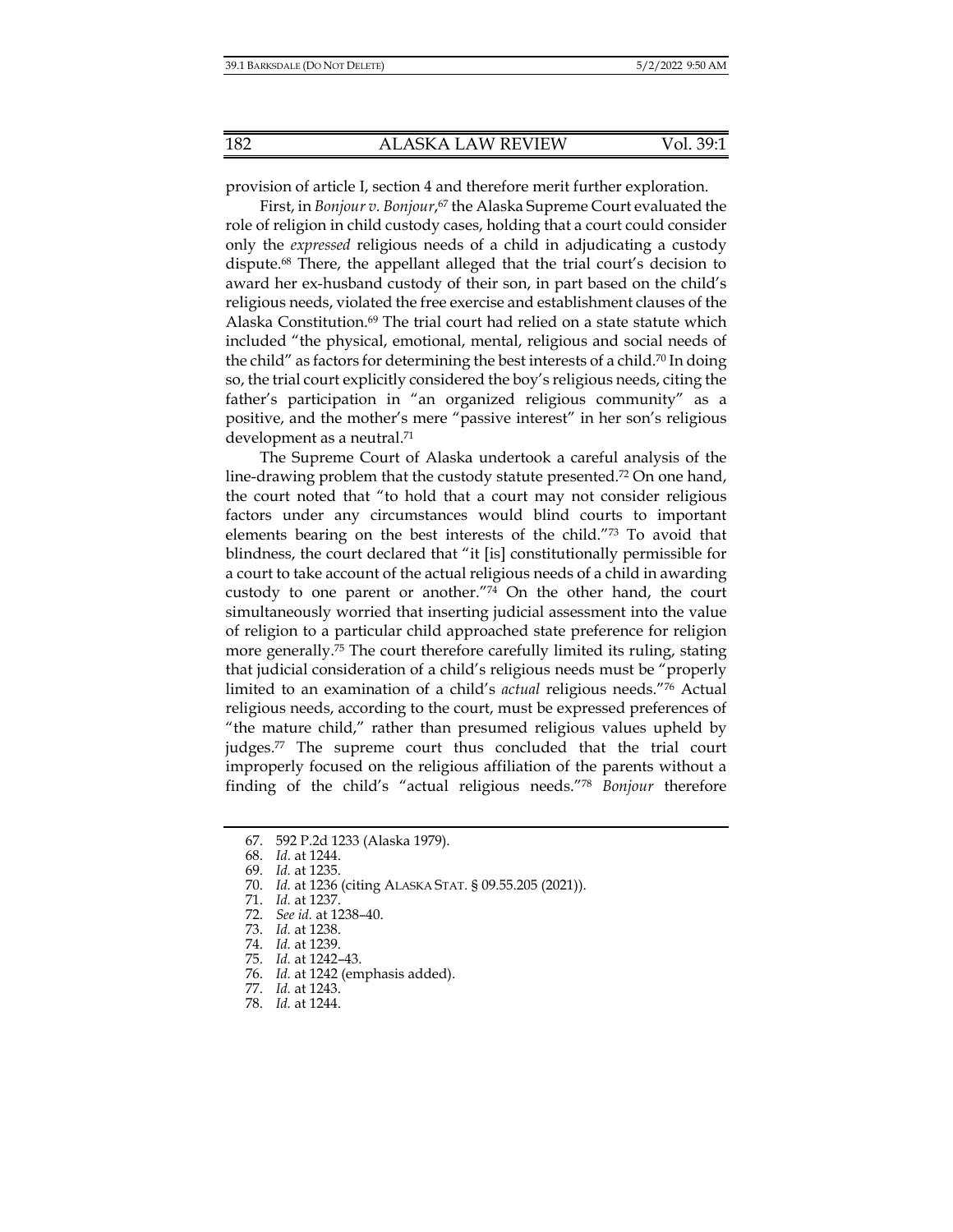restricted Alaska courts' judgment because of a concern for the mere appearance of establishing religious preferences.79

The court's analysis in *Bonjour* reveals the potential complexities of a state establishment clause, even one as facially restrictive as Alaska's. Most importantly, despite relying on a free-exercise-like justification for allowing a child to express their religious preferences and needs to the court, and for allowing the court to take those statements into consideration, the extensive discussion demonstrates the court's recognition that religion can serve a type of public good—here, through the courts' consideration of individual religious preference—without being "established" by the state.<sup>80</sup> Outside of the context of schools and taxes, the establishment clause in Alaska clearly does *not* mean that the state government cannot consider religion in its legislative and judicial duties.<sup>81</sup> To the contrary, so long as the court does not pass judgment on the value of a particular religion, it can—and even should—consider the role of religion in individuals' lives, both to their benefit and detriment.82 This distinction relaxes the state's view on religion, allowing constitutional thinking, individual liberties, and policy-making to intermingle, stepping back from the absolute terms of Alaska's earlier establishment clause philosophy.83

Second, in *Sheldon Jackson College v. State*, 84 the Alaska Supreme Court held that tuition grants to private educational institutions must be neutrally granted, secular in purpose, of reasonable magnitude, and not a guise for channeling direct aid to those institutions.85 Notably, the court relied on the minutes from the Alaska Constitutional Convention of 1956 to indicate the purpose of the direct benefits provision.86 According to the court, at the Convention, the provision was included in part to ensure "separation of church and state" without "executive or judicial inquiry into the sectarian affiliation of particular schools," thus allowing for

 <sup>79.</sup> *See id.* (warning that an interpretation of the statute allowing a judge to pass judgment on "which . . . religious beliefs are . . . more favorable to the welfare of the child" would take the courts "too far down the path of religious philosophy").

 <sup>80.</sup> *See id*. at 1240–44 (acknowledging that where a child expressed religious preferences, a court may take those into consideration in custody disputes).

 <sup>81.</sup> *See id.* (recognizing that a judge may consider religious preference in certain circumstances).

 <sup>82.</sup> *See id.* (same).

 <sup>83.</sup> *See generally id.* (leaving room for the consideration of religion in a custody case within delineated boundaries).

 <sup>84. 599</sup> P.2d 127 (Alaska 1979).

 <sup>85.</sup> *Id.* at 130–31.

 <sup>86.</sup> *Id.* at 129 (citing ALASKA CONST. art. VII, § 1 ("No money shall be paid from public funds for the direct benefit of any religious or other private educational institution.")).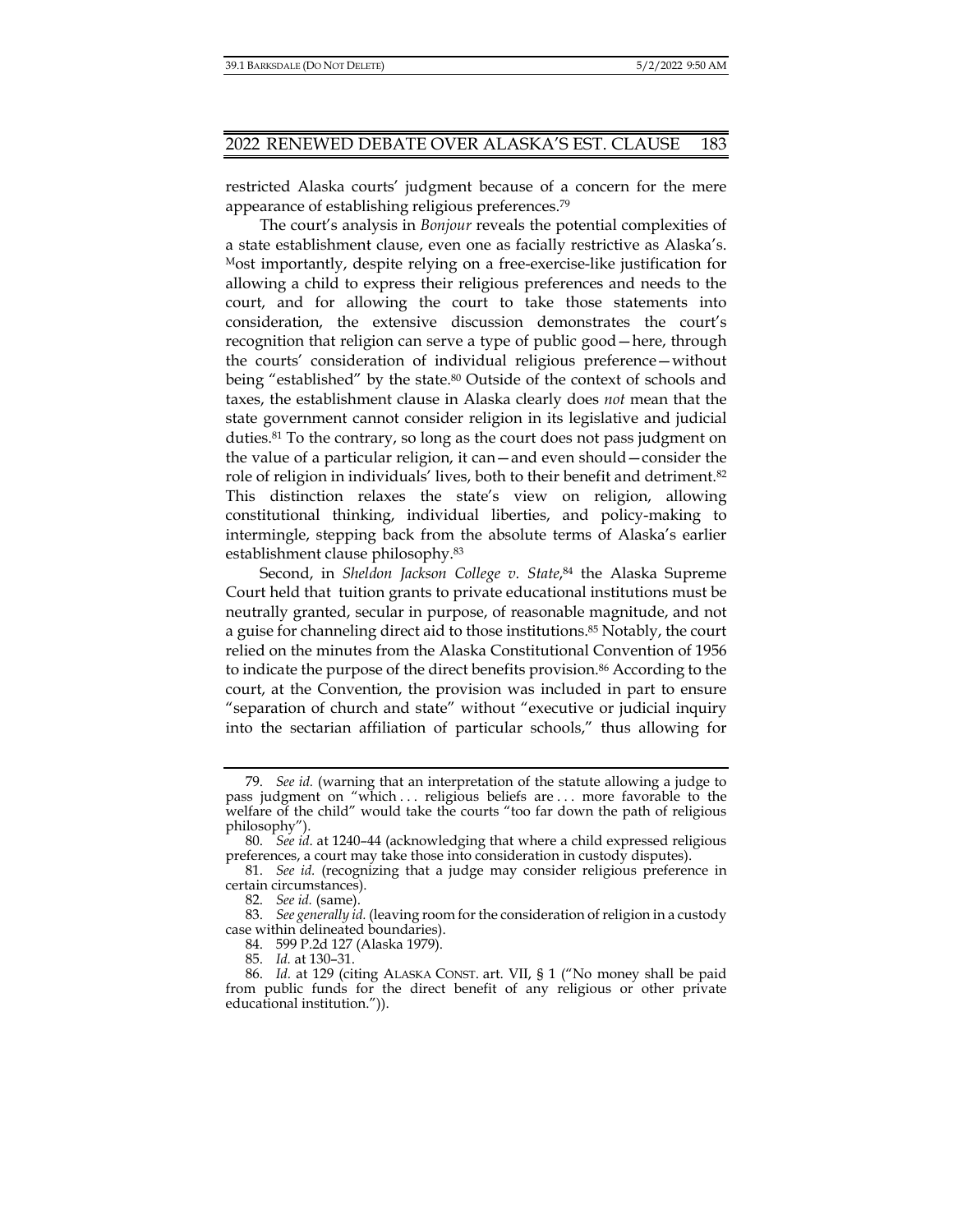greater objectivity.87 Meanwhile, the purposeful *exclusion* of an *indirect*  benefits prohibition reflected the state's commitment to "providing for the health and welfare" of students both inside and outside of the public school system.88

The question for the court, given this apparent distinction between types of benefits, was then to determine which benefits crossed the line into direct aid for private schools and therefore represented potential violations of the direct benefits clause *and* the establishment clause.89 The court announced a four-part test to evaluate the directness of a government benefit.<sup>90</sup> According to the court, to be constitutional, a benefit to a private school must be (1) neutrally provided without reference to the school's status and (2) support "essentially secular educational functions."91 The court must also consider (3) the "magnitude of the benefit" and (4) whether direct aid might be disguised by channeling the benefits through an intermediary.92

In laying out this test, the court cited a variety of sources, all from *outside* the state of Alaska. From the U.S. Constitution<sup>93</sup> to the Missouri Constitution, $94$  and from U.S. Supreme Court cases<sup>95</sup> to a constitutional law treatise,<sup>96</sup> the court pulled from a wide array of sources, searching for authorities to transform the seemingly "metaphysical" distinction between direct and indirect benefits into a precise one.<sup>97</sup> While this mishmash of authorities combines to create a fairly clean-cut and easily applicable test, it fails to incorporate the uniqueness of the Alaska Constitution in its discussion.98 *Sheldon Jackson College* may be the appropriate test for article VII, section 1 challenges in Alaska, but it falls short of fully addressing the principles behind the constitutional structure, the policy considerations underlying the reinforced establishment clause, or the potential for different interpretations of the

93. *Id.* at 129 n.13 (citing U.S. CONST. amend. I).

97. *Id.* at 129–30.

 <sup>87.</sup> *Id.*

 <sup>88.</sup> *Id.*

 <sup>89.</sup> *Id.* at 129–30.

 <sup>90.</sup> *Id.* at 130.

 <sup>91.</sup> *Id.*

 <sup>92.</sup> *Id.* at 130–31.

 <sup>94.</sup> *Id.* at 129 n.12 (citing MO. CONST. art. IX, § 8).

 <sup>95.</sup> *Id.* at 129 n.14 (citing first Wolman v. Walter, 433 U.S. 229, 250, 254 (1977); then Meek v. Pittenger, 421 U.S. 349, 364–65 (1975); and then Comm. for Pub. Educ. v. Nyquist, 413 U.S. 756, 783 n.39 (1973)).

 <sup>96.</sup> *Id.* at 130 n.15 (citing LAURENCE TRIBE, AMERICAN CONSTITUTIONAL LAW 840 (1978)).

 <sup>98.</sup> *See id.* at 129 (noting that "the Alaska Constitution is apparently unique in its express ban only on 'direct' benefits," but failing to account for that uniqueness in shaping its test).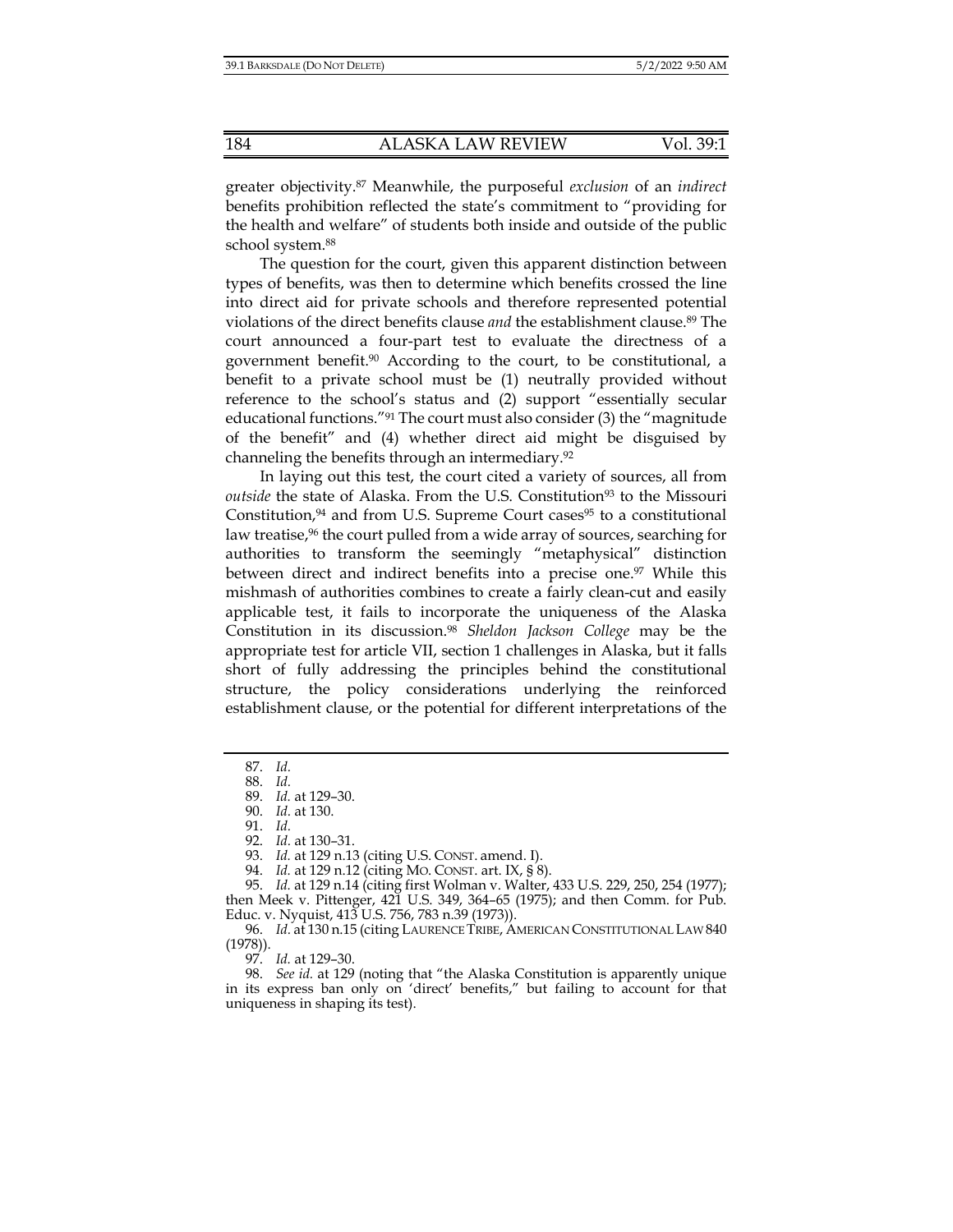clauses, especially as read together. *Sheldon Jackson College* is, in other words, merely a starting point: it is limited to school funding, makes no reference to religious practices like legislative prayer, and still involves judicial discretion in evaluating the place of religion in Alaskan communities.

A few other notable cases implicate the overlap of religion and law in Alaska. For example, in *Frank v. State*,<sup>99</sup> the Alaska Supreme Court addressed the impact of hunting regulations on the religious killing of a moose. The court concluded that the law interfered with the Alaska Native Athabascan people's free exercise of religion.100 But for the purposes of this discussion, the court's most relevant statement was that providing accommodations in generally applicable laws for religious practices *did not* violate the establishment clause.101 Instead, such accommodation "reflects nothing more than the governmental obligation of neutrality" towards religion—no religion can be treated preferentially, but religion should also not be overly burdened by state law.102 *Frank*  therefore clarifies that Alaska's establishment obligations do not require *indifference* to religion, but rather allow the government to carve out exceptions where necessary to protect the free exercise of religion, without violating the establishment clause.

However, more recently, in *Lineker v. State*, 103 the Alaska Court of Appeals indicated that to qualify for such an accommodation, individuals must demonstrate a sincerely-held belief.104 The courts, therefore, in balancing impediments to free exercise against worries about favoring religion, cannot—and do not—turn a blind eye to individual religious practice105 or the benefits that religious charity can provide.106 In other words, such balancing requires at least some judicial consideration of religion on a case-by-case basis.

Importantly, although *Bonjour* claims to align Alaska's interpretation with the federal *Lemon* test,<sup>107</sup> the incorporation of authorities from other

105. Bonjour v. Bonjour, 592 P.2d 1233, 1242 (Alaska 1979).

106. Sheldon Jackson College v. State, 599 P.2d 127, 130–31 (Alaska 1979).

 107. *Bonjour*, 592 P.2d at 1242 (citing Lemon v. Kurtzman, 403 U.S. 602, 612–13 (1971) (holding that a statute "must have a secular legislative purpose," have a

"principal or primary effect that neither advances nor inhibits religion," and may not "foster an excessive government entanglement with religion").

 <sup>99. 604</sup> P.2d 1068 (Alaska 1979).

 <sup>100.</sup> *Id.* at 1073.

 <sup>101.</sup> *Id.* at 1074–75

 <sup>102.</sup> *Id.* 

 <sup>103.</sup> Nos. A-8957, A-8967, 2010 WL 200014 (Alaska Ct. App. Jan. 20, 2010). This is an unpublished opinion, offering a useful analogy but not creating binding precedent.

 <sup>104.</sup> *See id.* at \*3 (Bolger, J. concurring) ("[A] personal philosophy is not equivalent to a religion.").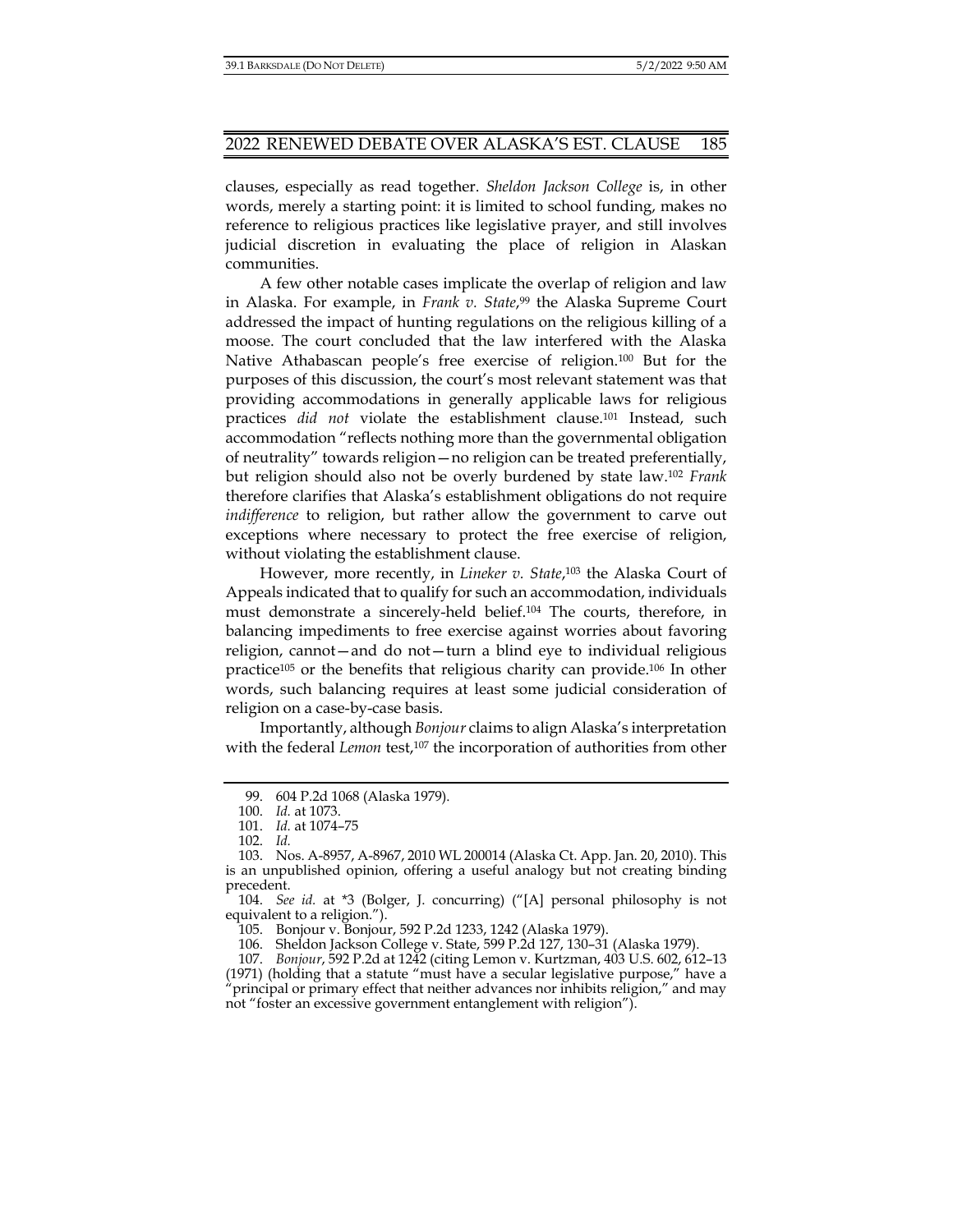states in *Sheldon Jackson College* to generate a new, four-factor analysis<sup>108</sup> and the additional provisions of the Alaska Constitution combine to create a unique recipe for state establishment analysis. Thus, by the end of 1979, Alaska had developed a perspective on the establishment clause that was deeply contextual, in contrast to the more formulaic federal approach.109 First, the establishment clause could not be read independently of the free exercise concerns reflected in article I, section 4 of the Alaska Constitution.110 Next, external limits in the state constitution, like the direct benefits clause, further constrained the government's ability to support religious endeavors.111 And lastly, cultural concerns unique to Alaska's religious diversity demanded that the courts be sensitive to the needs of both individuals and whole communities.112

These articles and cases shed light on key background for *Hunt v. Kenai Peninsula Borough*. Despite the Superior Court's declaration that the Alaska establishment clause holdings follow their federal counterparts,<sup>113</sup> the Alaska cases demonstrate that the state actually has a unique and complicated jurisprudence surrounding the application of its religion clauses to state statutes and controversies.114 The *Hunt* court therefore oversimplifies the establishment question by narrowing the debate to legislative prayer and hewing exclusively to federal precedent.115 State precedents, by contrast, offer a complex picture of extreme judicial caution towards monetary benefits, alongside recognition of longstanding tradition and respect for the potential good religion can do as a public service.116 *Hunt* fails to fully investigate these concerns in the

 <sup>108.</sup> *Sheldon Jackson College*, 599 P.2d at 130–31.

 <sup>109.</sup> *See Bonjour*, 592 P.2d at 1242 (discussing the relevant factual findings a court can consider in analyzing religious in child custody cases); *Sheldon Jackson College*, 599 P.2d at 130 (identifying the relevant facts to consider in an establishment clause challenge).

 <sup>110.</sup> *See Bonjour*, 592 P.2d at 1242 (noting that examination of a child's actual religious needs can further the best interests of the child).

 <sup>111.</sup> *See Sheldon Jackson College*, 599 P.2d at 130 (analyzing whether public finding for private schools violates the state constitution).

 <sup>112.</sup> *See generally* Frank v. State, 604 P.2d 1068 (Alaska 1979) (discussing the need to consider religious traditions in carving out exceptions to hunting regulations).

 <sup>113.</sup> Hunt v. Kenai Borough Peninsula, No. 3AN-16-10652 CI, at 3 (Alaska Super. Ct. Oct. 9, 2018) (on file with Alaska ACLU), https://www.acluak.org/sites/default/files/3an-16-10652ci.pdf.

 <sup>114.</sup> *Hunt* reads *Bonjour* as purely aligning the state establishment clause with the federal one, *id.*, but as the rest of the courts' decisions confirm, Alaska's position on religious freedom is much more complicated than simply following federal developments.

 <sup>115.</sup> *See id.* at 2, 8–14 (citing federal legislative prayer cases).

 <sup>116.</sup> *See* Green, *supra* note 14, at 249–51 (discussing the evolution of state court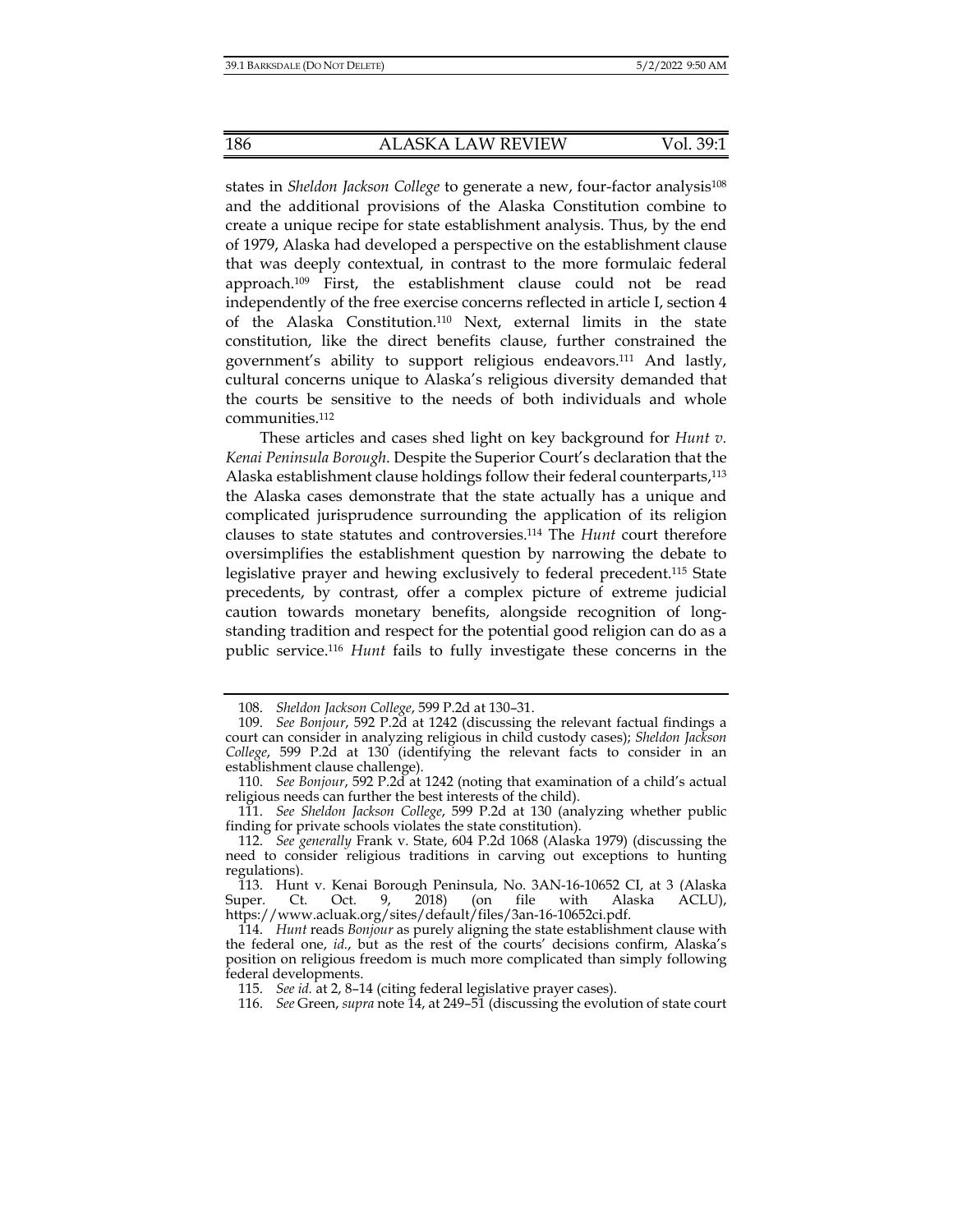legislative prayer context.

Therefore, the current debate, ignited by colander-sporting Barrett Fletcher, leaves open questions for Alaska's religious-liberties trajectory. Is it appropriate for local governments to incorporate religion into their daily practice in any capacity? If so, when does traditional accommodation slip into endorsement? How significant must a public purpose be to overcome the anti-establishment bent of the Alaska Constitution? And, perhaps most importantly, what is the best policy for dealing with religious concerns, given the competing incentives underlying over half a century of state decisions?

## **IV. ANALYZING ALASKA'S ESTABLISHMENT CLAUSE THROUGH EARLY CONSTITUTIONAL PERSPECTIVES**

To answer these questions and point Alaska in the right direction toward both protecting religious freedom and recognizing the importance of religion in Alaskan society, this Comment suggests that legislators, town councils, and attorneys look to the early constitutional debates in other states to craft Alaska's solution. Three distinct categories of debate merit discussion. First, Alaska finds itself embroiled in conflicts most often when religious actions serve municipal purposes—a tension the Framers also recognized.117 Second, religious traditions run deep in Alaska, both in the cultural and political landscape, a position parallel to nineteenth century Massachusetts.118 Lastly, the debate stirred up by the Pastafarians raises the specter of religious entanglement and oppression, a core issue concerning early Virginians.119

Decades after the last Alaska Supreme Court establishment clause case, Alaska's establishment clause debate reopened over legislative prayer policies, representing the overlap of municipal and religious purposes.120 Even the trial court in *Hunt* noted that the tradition of legislative prayer could serve to unite and refocus a community at the

jurisprudence on the "direct benefits" and "public purpose" clauses); *see also* Bonjour v. Bonjour, 592 P.2d 1233, 1242 (Alaska 1979) (recognizing that religion can be beneficial to a child).

 <sup>117.</sup> *See, e.g.*, Natanson, *supra* note 3 (highlighting the role of religious invocation in a local governing body).

 <sup>118.</sup> *See, e.g.*, Frank v. State, 604 P.2d 1068 (Alaska 1979) (discussing how state hunting regulations restricted the cultural and religious traditions of the Alaskan Athabascans).

 <sup>119.</sup> *Compare* Natanson, *supra* note 3 (discussing the challenges to the role of religion in local government), *with* James Madison, DETACHED MEMORANDA 144 (1817) (compiled for Jeff Powell, Constitutional Law II, LAW 518) (discussing the threat of casual interweaving of religion and government).

 <sup>120.</sup> *See* Natanson*, supra* note 3 (detailing the debate over legislative prayer practices).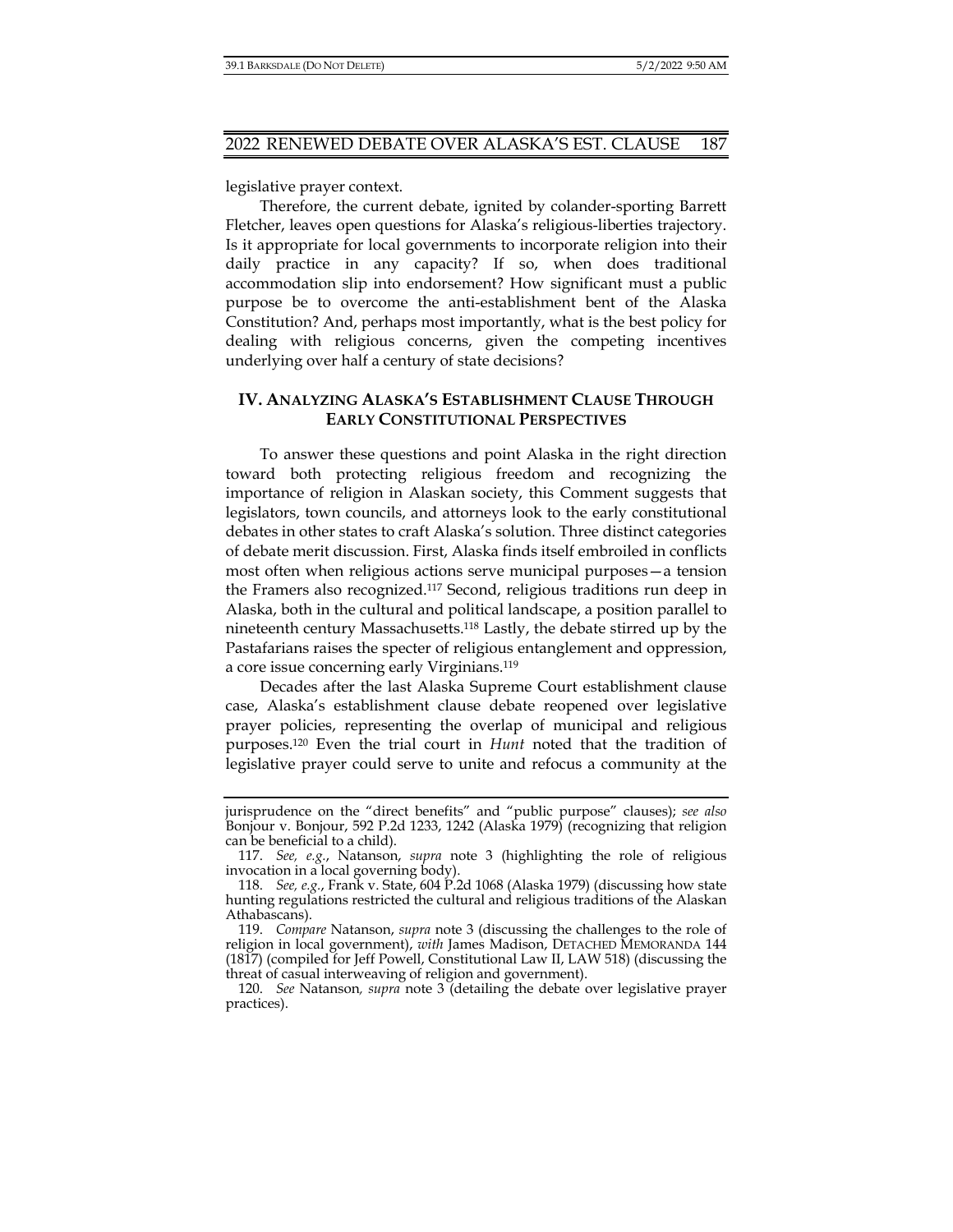beginning of a government meeting.121 As such, legislative prayer serves a kind of public purpose; more than simply offering a pulpit for proselytizing, legislative prayer involves community members in the business of government and exposes the attendees to the convictions of their neighbors.122 Importantly, legislative prayer is often considered an insignificant intrusion of religion on government, at least compared to historic practices.<sup>123</sup> The prayer involves no state expenditure, requires nothing from the audience, and represents only a short overlap of religion and government. In Massachusetts, by contrast, the first state constitution provided that the state legislature and town governments could go so far as to provide for public religious (usually Protestant) teachers via local taxes.124 The Massachusetts courts then took on a litany of cases, balancing the recognized public good of religion against the potential for discrimination or impediments to free exercise.125

The Massachusetts cases show that, whether in a public meeting house or a legislative prayer, in small communities, religion and local government must functionally coexist.126 Importantly, religion can be a powerful unifying force, especially in local government.127 It fosters community, collective action, and camaraderie when people understand

124. Abrams v. Howe, 14 Mass. 340, 346 (1817) (citing MASS. CONST. art. III).

<sup>121.</sup> Hunt v. Kenai Borough Peninsula, No. 3AN-16-10652 CI, at 3 (Alaska<br>1991. Ct. Oct. 9, 2018) (on file with Alaska ACLU). Super. Ct. Oct. 9, 2018) (on file with Alaska ACLU), https://www.acluak.org/sites/default/files/3an-16-10652ci.pdf.

 <sup>122.</sup> *See also* Truslow & Jones, *supra* note 21, at 129 (quoting *Hunt*, No. 3AN-16-10652 CI, at 17) ("The *Hunt* court accurately tracked the language and spirit of *Greece* by citing the purpose of legislative prayer to be one of uniting people of many faiths in <sup>7</sup> acommunity of tolerance and devotion."").

 <sup>123.</sup> *See id.* at 124–25 (discussing legislative prayer's long tradition in many states and in Congress as evidence of its minimal impact on establishment clause concerns).

 <sup>125.</sup> Most of the early Massachusetts cases fell into two categories: cases about tax exemptions for religious dissenters and cases about government use of churchowned land. *See, e.g.*, Barnes v. Inhabitants of First Parish in Falmouth, 6 Mass. 401, 404–05 (Mass. 1810). *But see* First Parish in Medford v. Inhabitants of Medford, 38 Mass. 199 (Mass. 1838). Both categories, however, teach the same basic lesson: while Massachusetts could not force participation in a particular religion, it could certainly choose which ones to support and how to do so. Perhaps this tolerance for state influence was a product of the times (these cases date from 1810 through 1838), but that does not undermine its value in showing the potential breadth of the establishment clause. *See, e.g.*, *Barnes*, 6 Mass. at 404–05 (upholding a state tax where proceeds went to religious ministers).

 <sup>126.</sup> *See, e.g.*, Inhabitants of First Parish in Medford v. Pratt, 21 Mass. 222, 234– 35 (1826) ("In most of our towns, from time immemorial, meetinghouses have been built as well for the accommodation of the inhabitants at town meetings, as for public worship.").

 <sup>127.</sup> *See Barnes*, 6 Mass. at 404, 405–06 (discussing the role of religion in "the security and happiness of the citizens" of a free civil government).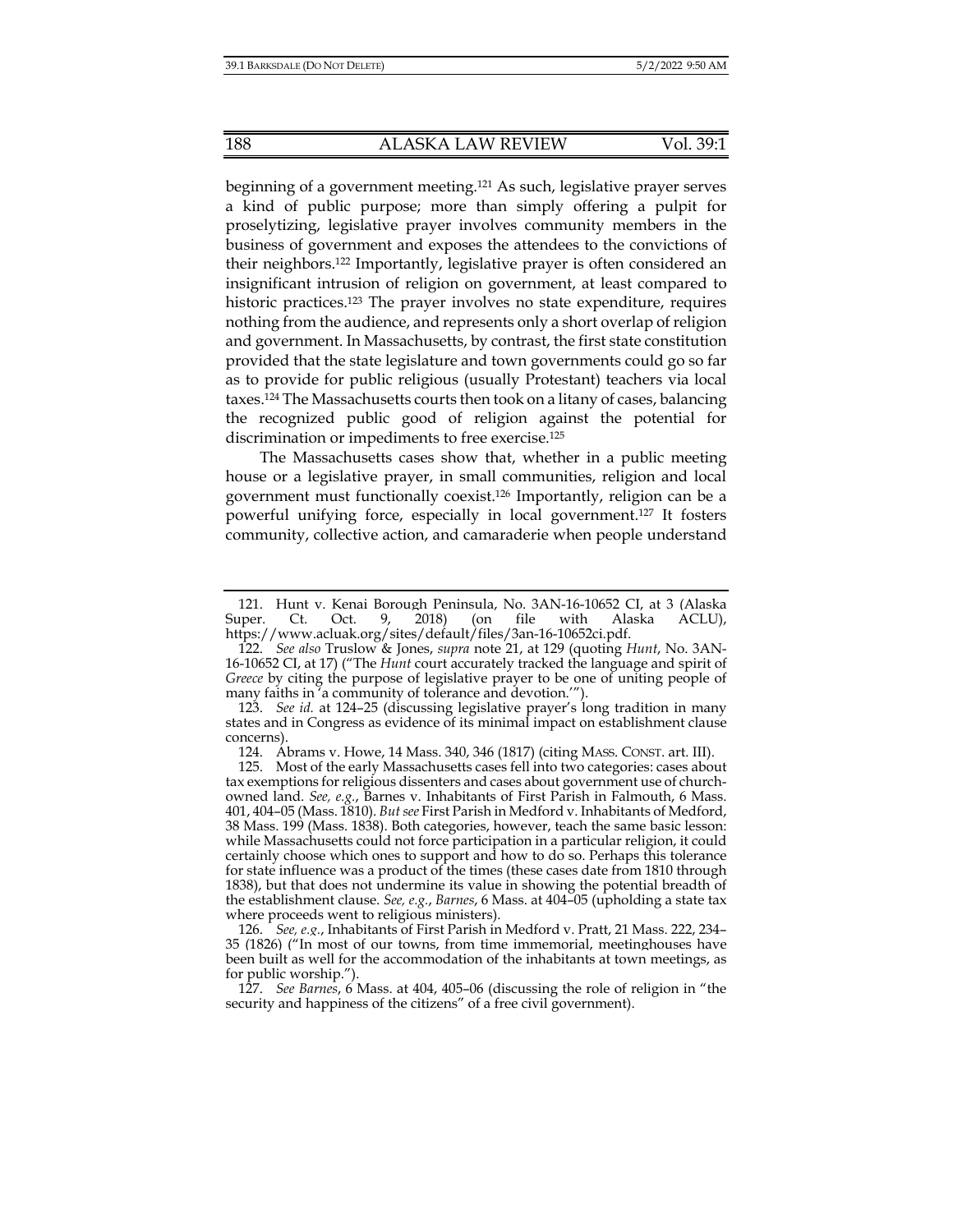their fellow citizens' motivations.128 By allowing religion to play a continuing role in town meetings, Alaskan communities like the Kenai Peninsula Borough might not only more efficiently achieve municipal purposes, pooling the resources of various backgrounds and cultures, but also foster greater understanding and tolerance. If at every town meeting the council invites a religious invocation, for all of its divine, cultural, and communicative purposes, community members might come together both to solve problems and to learn from one another. Such is, at least in part, the model of early Massachusetts.

There is, however, a cautionary tale to be told as well. In Virginia, both the state constitution and the cases that followed reveal a deepseated antagonism towards any intermingling of church and state.129 Virginia approached religion as a private matter—between a man and his God, as well as between a church and its property. Virginia law converted church lands into private deeds, rather than state-sponsored benefits to the churches, cleaving the Anglican church from the newly independent state government.130

As the Virginian worries highlight, the risk of a rosy-glassed view of religion and government is that favoritism, or even mere majority, may lead one religious view to trounce all others.131 In allowing even as innocuous a tradition as legislative prayer, Alaska might inadvertently place its thumb on the scale of mainstream religions, and the slippery slope from that point lands the state and local governments with de facto establishment of one sect, group, or family of religions. To follow the Virginia example, then, Alaska might dispense with tradition, favoring safety instead, and close the city hall doors firmly on religion.

But despite Alaska's strongly worded constitution, the state remains steeped in religious tradition. The constitutional convention, held nearly

 <sup>128.</sup> *See id.* (discussing the limitations of the state alone in "oblig[ing] the performance" of moral duties).

 <sup>129.</sup> *See, e.g.*, Turpin v. Locket, 10 Va. (6 Call.) 113 (1804). Virginia sets an example for strong separation and a reading of the establishment clause that leaves little room for blurring the edges of religion's designated box. *See, e.g.*, Act for Establishing Religious Freedom (1785) (as compiled for Jeff Powell, Constitutional Law II, LAW 518).

 <sup>130.</sup> *See, e.g.*, *Turpin*, 10 Va. (6 Call.) at 128 (discussing the inheritability of glebe lands between the established church and private individuals).

 <sup>131.</sup> *See* Madison, *supra* note 119 (discussing the dangers of allowing churches to accumulate property, of designating a chaplain in Congress, and of allowing chaplains in the army and navy as evidence of the encroachment of religion on government and Madison's fears that these institutions would either give undue power to religion generally or establish a preferred religion).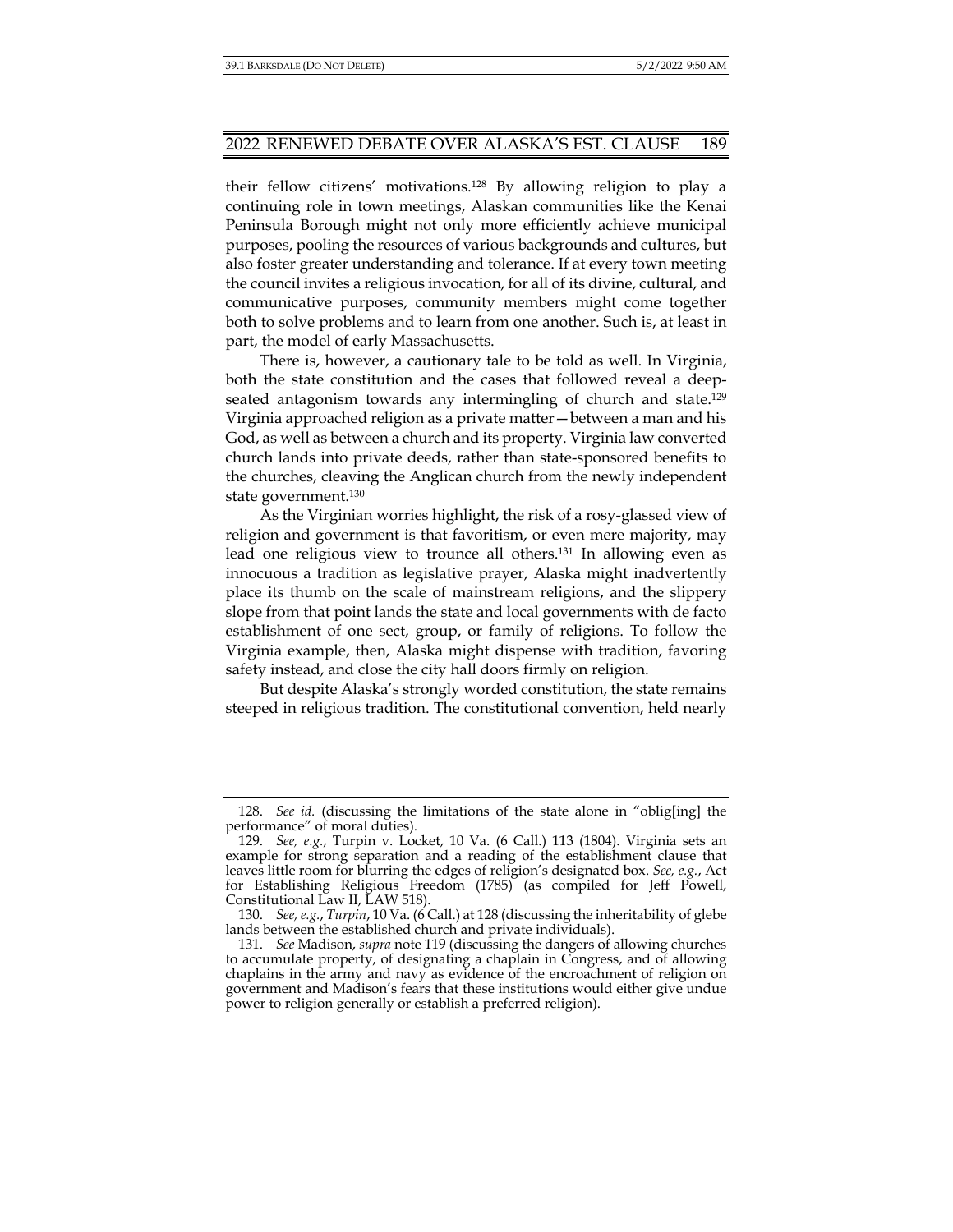200 years after its Massachusettsan<sup>132</sup> and Virginian counterparts,<sup>133</sup> opened with a legislative prayer.134 That tradition, carried on today by at least the Kenai Peninsula Borough, demonstrates two key things. First, governmental recognition of the role of religion is baked into the daily functions of Alaskan government, even if it is formally separated by the constitution and the law.135 Second, the tradition must serve some purpose because for over fifty years public servants have continued the practice despite loud and varied objections.136 Like Massachusetts, therefore, Alaska cannot divorce itself wholly from religion. Nor should it, if it wants to follow the Massachusetts example. Like the early nineteenth century towns striving to serve both religious and civil purposes, the Alaska Constitution embraces the tension between denying the establishment of religion and recognizing that religious people and religious institutions serve great public purposes. Looking to both Massachusetts and Virginia as examples, the fatal mistake would be for Alaska to ignore the role of religion in everyday life.

Lastly, the impassioned Alaskan dissenters, the Pastafarians, bring to the state the ghosts of James Madison and Thomas Jefferson. More than a political debate framed in local disputes and state governance, the Church of the Flying Spaghetti Monster's sarcastic demonstration evokes again the framers' concerns that *any* intermingling of religion and government represents an affront to both values. Both Madison and Jefferson expressed concerns that pure adherence to democracy or tradition would lead their state down a path of tyranny.137 While perhaps

constitution#:~:text=became%20more%20urgent.-

 <sup>132.</sup> The first Massachusetts constitutional convention took place between 1779–1780. *John Adams & the Massachusetts Constitution*, MASS.GOV, https://www.mass.gov/guides/john-adams-the-massachusetts-

<sup>,</sup>Massachusetts%20Invents%20the%20Constitutional%20Convention,to%20the% 20voters%20for%20approval (last visited Mar. 29, 2022).

 <sup>133.</sup> The first Virginia constitutional convention took place in 1774. *1776 Constitution of Virginia*, VA. PLACES,

http://www.virginiaplaces.org/government/constitution1776.html (last visited Mar. 29, 2022).

 <sup>134.</sup> Truslow & Jones, *supra* note 21, at 122–23.

 <sup>135.</sup> *See* ALASKA CONST. art. I, § 4 ("No law shall be made respecting an establishment of religion, or prohibiting the free exercise thereof.").

 <sup>136.</sup> *See* Natanson, *supra* note 3 (highlighting the practice of legislative prayer in local government).

 <sup>137.</sup> *See* Madison, *supra* note 119 (discussing the pitfalls of creating corporations to avoid state churches, despite democratic incentives to preserve the churches); Act for Establishing Religious Freedom (1785) at 122 (as compiled for Jeff Powell, Constitutional Law II, LAW 518) ("Whereas . . . the impious presumption of legislators and rulers . . . have assumed dominion over the faith of others, setting up their own opinions and modes of thinking as the only true and infallible . . . be it enacted . . . that no man shall be compelled to frequent or support any religious worship.").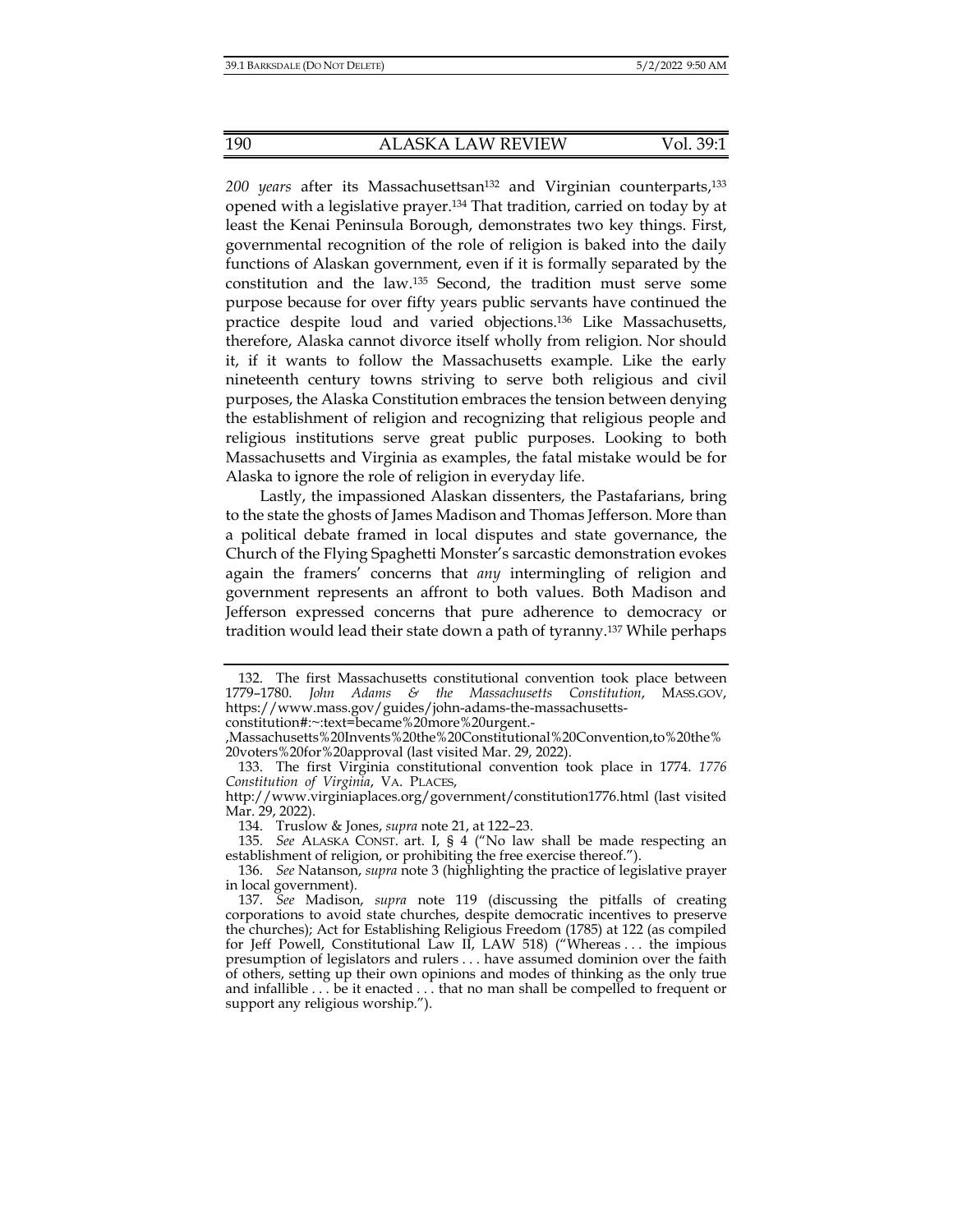he did not put it in quite so clear terms, Barrett Fletcher's worry is the same: his offense at involving religion in government seems rooted in a fear that the end of the partnership between religion and government will be the blindness to new ideas or the silence of dissenters.138 The Madison/Jefferson line adds a two-sided context to the current debate: not only may government be negatively influenced by religion, but religion might be eroded by government.<sup>139</sup> According to the framers, then, the Pastafarians' tongue-in-cheek protests are missing half the argument. To fully understand the policy of a strong establishment clause, states should consider the religion-government relationship to be a two-way street.140

All told, the early constitutional debates clarify that, at a minimum, ignoring religion is not an option for either Alaska or its local governments. Whether viewing religion as a positive to be protected and promoted like Massachusetts, or a creature of private conscience to be assessed with suspicion in the halls of government like Virginia, no part of the peer-states' early histories suggest that separation should mean blindness.141 In other words, government can neither passively accept religious truths as the guideposts for moral duties nor dismiss religion's definitive impact as the concern of private debate alone.142 The mere fact that this many cases, this many words, and this many remarkable thinkers have been dedicated to assessing the proper relationship between religion and government should assure today's authorities that their time is not wasted when dedicated to the problem of establishment.

## **V. CONCLUSION: FOR NOW, AT LEAST, THE PASTAFARIANS ARE RIGHT**

The establishment threat facing Alaska today appears to be a

 <sup>138.</sup> *See* Natanson, *supra* note 3 (highlighting Fletcher's concern about religion playing any role in government).

 <sup>139.</sup> *See* Madison, *supra* note 119, at 145 (warning that, without a strong sense of religious liberty, Americans risked "giving to Caesar what belongs to God").

 <sup>140.</sup> *See id.* (discussing both the ways in which religion could improperly influence government and those in which government could stain religion).

 <sup>141.</sup> *Compare, e.g.*, Barnes v. Inhabitants of First Parish in Falmouth, 6 Mass. 401, 405 (1810) (discussing the benefits of religion with respect to the "moral duties" of citizens), *with* Turpin v. Locket, 10 Va. (6 Call.) 113 (1804) (discussing the effect of the American revolution on the legal status of a church).

 <sup>142.</sup> *Compare, e.g.*, Holbrook v. Holbrook, 18 Mass. 248, 260 (1822) ("To compel a man to attend public worship where he is dissatisfied with the minister or teacher is not likely to be profitable either for instruction or moral improvement."), *with* Terrett v. Taylor, 13 U.S. 43 (1815) (finding that the constitutionally-required free exercise of religion did not permit the state to divest churches of their rightful property).